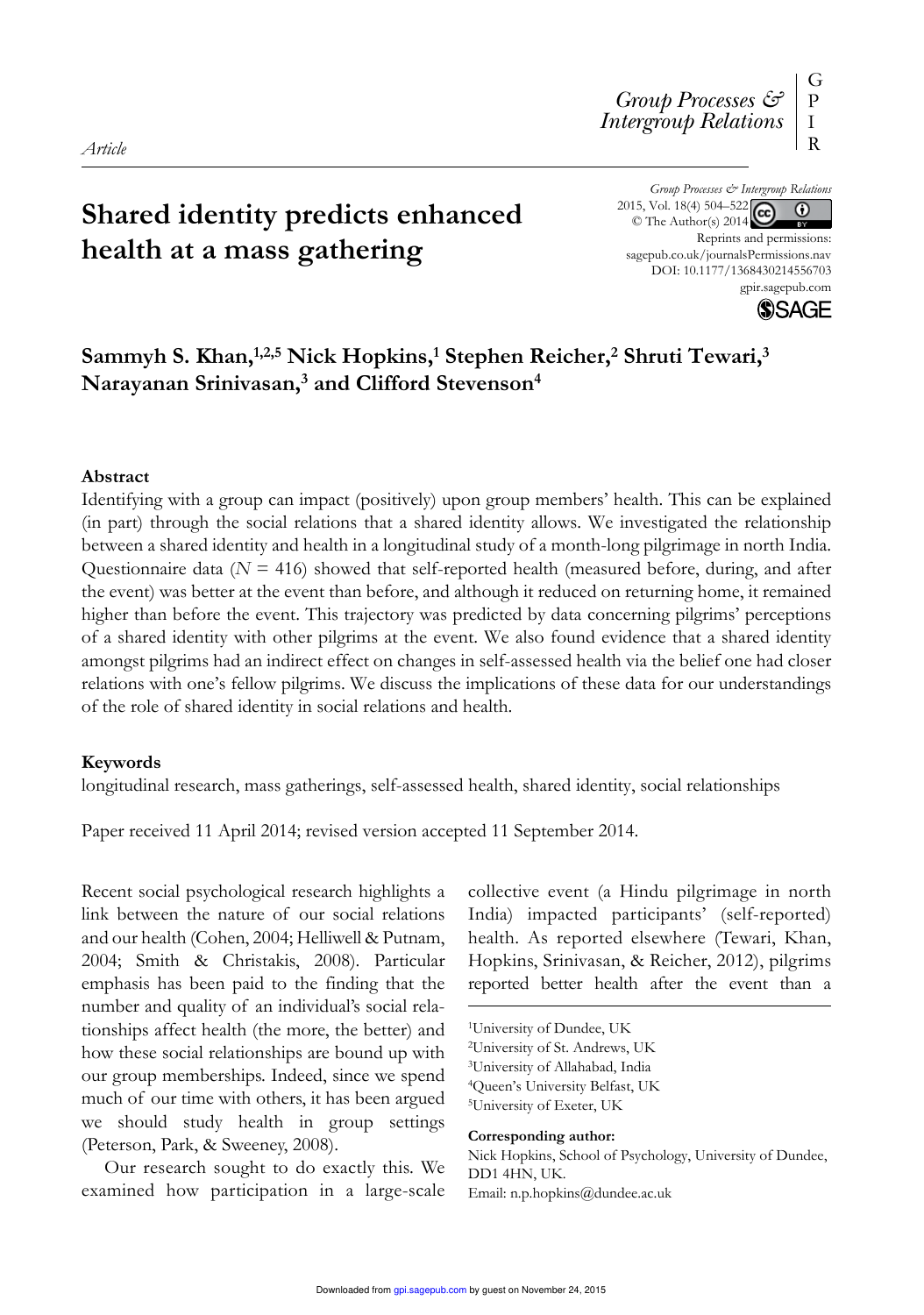non-participating control group. In the current paper we address the social psychological mechanisms behind this effect of participation.

## **Group Processes and Health**

The social identity perspective on group processes (Turner, Hogg, Oakes, Reicher, & Wetherell, 1987) argues that although we sometimes think of ourselves and others in terms of personal identities, we can also define ourselves in terms of our social group memberships (e.g., as a Catholic, as a Manchester United supporter, etc.). When we think about ourselves and others as members of a common group with a shared identity we are transformed from an aggregate of individuals into a psychological group (Hogg, 1992; Turner et al., 1987). This psychological transformation is consequential. A shared identity results in: greater trust, respect, and cooperation (Tyler & Blader, 2000), in mutual social influence (Abrams, Wetherell, Cochrane, Hogg, & Turner, 1990), and in greater support for each other (Levine, Prosser, Evans, & Reicher, 2005; Wakefield et al., 2011). It also shapes individuals' expectations of support (Haslam, 2014; Haslam, Reicher, & Levine, 2012).

Drawing on this logic, social identity researchers argue that our health is affected by the degree to which we identify with others in terms of a shared social identity. This sense of "we-ness" with other group members leads us to see others as a source of support, which results in better health and well-being. In a phrase, shared social identity with others in groups constitutes a "social cure" (Jetten, Haslam, & Haslam, 2012). Illustrating this logic, Haslam, O'Brien, Jetten, Vormedal, and Penna (2005) showed that amongst those working in stressful jobs, the more individuals identified with their fellows, the more they felt they could cope, and the better their well-being (see too Wegge, van Dick, Fisher, Wecking, & Moltzen, 2006). Similar effects have been reported for the elderly living in residential care homes (Gleibs et al., 2011) and soldiers in army units (Sani, Hererra, Wakefield, Boroch, &

Gulyas, 2012). Moreover, Sani et al. (2012) show it really is identification with the group as an entity (rather than the amount of contact with individuals in the group) that is important.

Although addressing a range of health outcomes (e.g., depression: Cruwys et al., 2014; stroke recovery: Haslam et al., 2008), for different demographics (e.g., the elderly: Gleibs et al., 2011), in different contexts (e.g., work teams: Haslam et al., 2005; theatre groups: Haslam, Jetten, & Waghorn, 2009), such research shares various characteristics. First, studies have concentrated on small face-to-face groups in which people develop intense interpersonal relationships. However, one of the strengths of the social identity approach is that it was developed to explain how members of large-scale social categories (e.g., a nation) can cohere (see Reicher, Spears, & Haslam, 2010). That is, it accounts for solidarities between strangers. This raises the question of whether participation in mass collective events, as well as small groups, could also be associated with positive health outcomes. If so, the theoretical significance of the concept of a shared social identity would be more clearly demonstrated.

Second, with some notable exceptions (e.g., Cruwys et al., 2014; Haslam et al., 2009), existing studies examining group identification and health are generally cross-sectional and rarely measure health change over time or how social identityrelated processes are relevant to explaining that change. Moreover, if they do, the research either takes the form of an intervention designed to help people already experiencing difficulty (e.g., depression: Cruwys et al., 2014) or considers how people's prior level of social identification with a group is relevant to well-being over a period of time (e.g., burnout in coworkers: Haslam et al., 2009). As far as we know there is no work that takes ordinary people at two time points and which considers how participation in group activities (and related social identity processes)—at a *third* time in-between these two other time points—explains any change in health and wellbeing from before participation to after participation.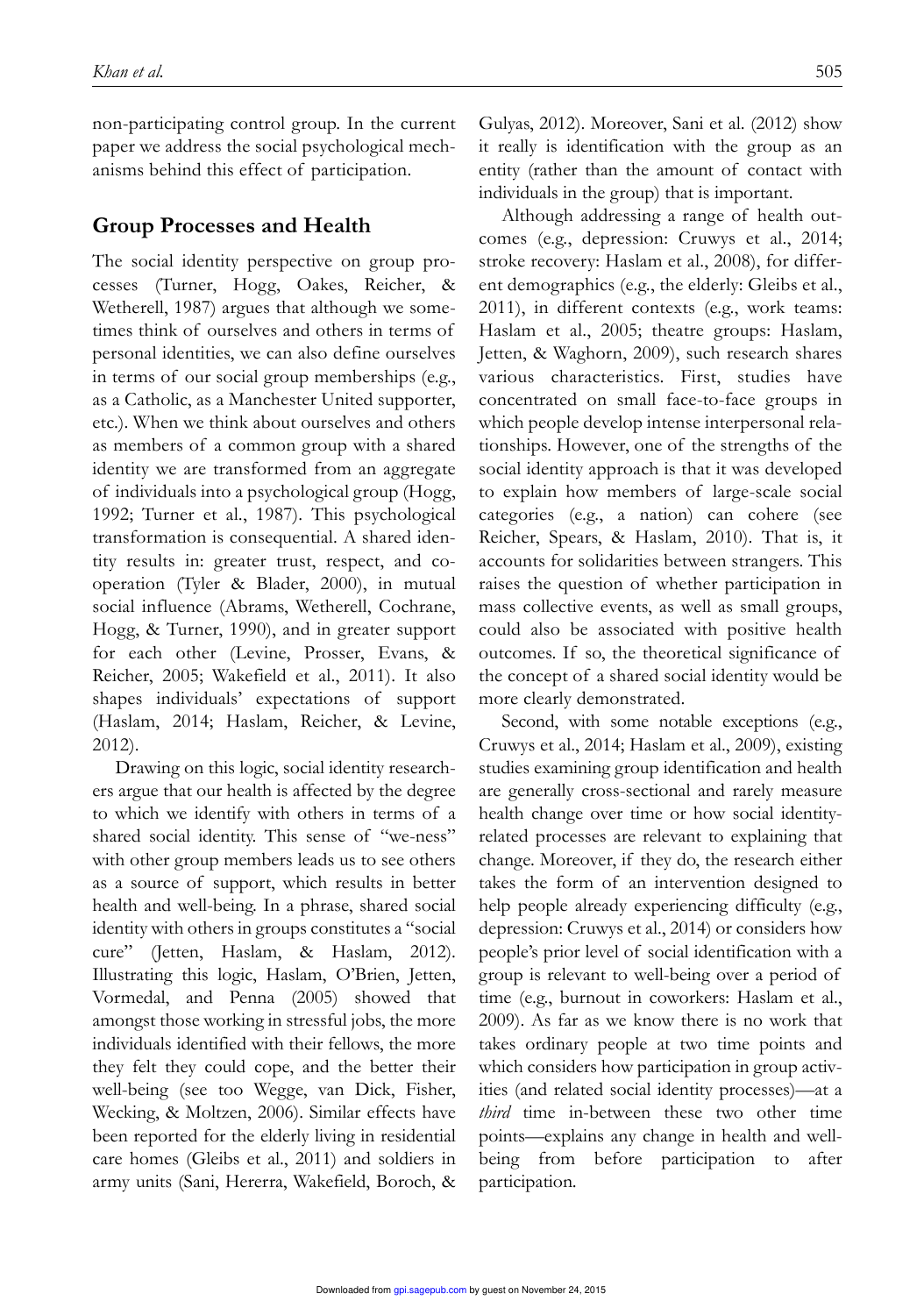Third, with only rare exceptions (e.g., Kellezi & Reicher, 2012; Khan et al., 2014) research has been conducted in Europe, Australia, and North America. This raises questions concerning the generalisability of social identity research in general to large areas of the world (Hopkins & Reicher, 2011).

Our previous research addressed some of these questions. Tewari et al. (2012) found that after attending a month-long pilgrimage event, pilgrims reported better self-reported health than a similar sample who did not participate. As there was no difference between these two groups prior to the event it appears that participation in the festival contributed to the postevent difference in health outcomes. This goes some way to addressing the first and third of our concerns listed before. However, the second concern remains. Analysing differences between two groups (pilgrims and nonpilgrim controls) before and after the event cannot address what aspects of collective participation are important and hence when collective participation will (or will not) have a positive health outcome. Indeed, it is conceivable that the pilgrims reported better health than controls because they were relieved to be home after a physically and psychologically demanding event (in which case group processes of whatever sort are irrelevant).

Accordingly, this paper addresses the social processes that could underlie the positive effect of mass gathering participation. This entails reporting data obtained from pilgrim participants whilst they were at the event concerning (a) their experience of a shared identity with other pilgrims, and (b) their social relations with other pilgrims (what we refer to as "relationality"). Specifically, we explored the degree to which between-individual variation in the experience of these two constructs explained between-individual differences in the longitudinal trajectory to participants' self-reported health. That is, we report analyses of individual variation in the experience of social relations in the event to test a process model of collective participation and health outcomes.

# **Shared Identity at Mass Gatherings**

There is much to be gained from investigating large-scale mass gatherings. The fact they bring together large numbers of people who have not met before allows investigation of the degree to which their social relations with each other are transformed through sharing a common social identity. The concept of a shared identity does not only entail a sense of identification with a group but also implies that crowd members view themselves and each other as identifying with the same social group and thus entails a sense of mutual recognition as common category members (Neville & Reicher, 2011). Evidence suggests such a shared identity may arise for various reasons. For example, although the behaviour of people in emergencies is often assumed to be selfish and individualistic, this can be misleading (Drury, Novelli, & Stott, 2013). Interview research with emergency survivors suggests that many experienced a shared social identity and that this resulted in mutual helping (Drury, Cocking, & Reicher, 2009).

However, a sense of shared identity at mass gathering events cannot be assumed and many empirical analyses of pilgrimage events show them to be characterised by sectarian division and factionalism (Messerschmidt & Sharma, 1981). This implies that the degree to which those attending a mass gathering actually experience a sense of shared identity is an empirical issue. So too, how such perceptions and experiences predict mass gathering participants' well-being at the event (and after) is not known.

# **The Prayag Magh Mela**

Our research was conducted at the Prayag Magh Mela in northern India. Several millions attend this event for a few days of its month-long duration. However, several hundred thousands remain for the full month. Known as *Kalpwasis* these latter pilgrims live in basic conditions exposed to various stressors (e.g., cold and noise: Pandey et al., 2014; Shankar et al., 2013). Kalpwasis are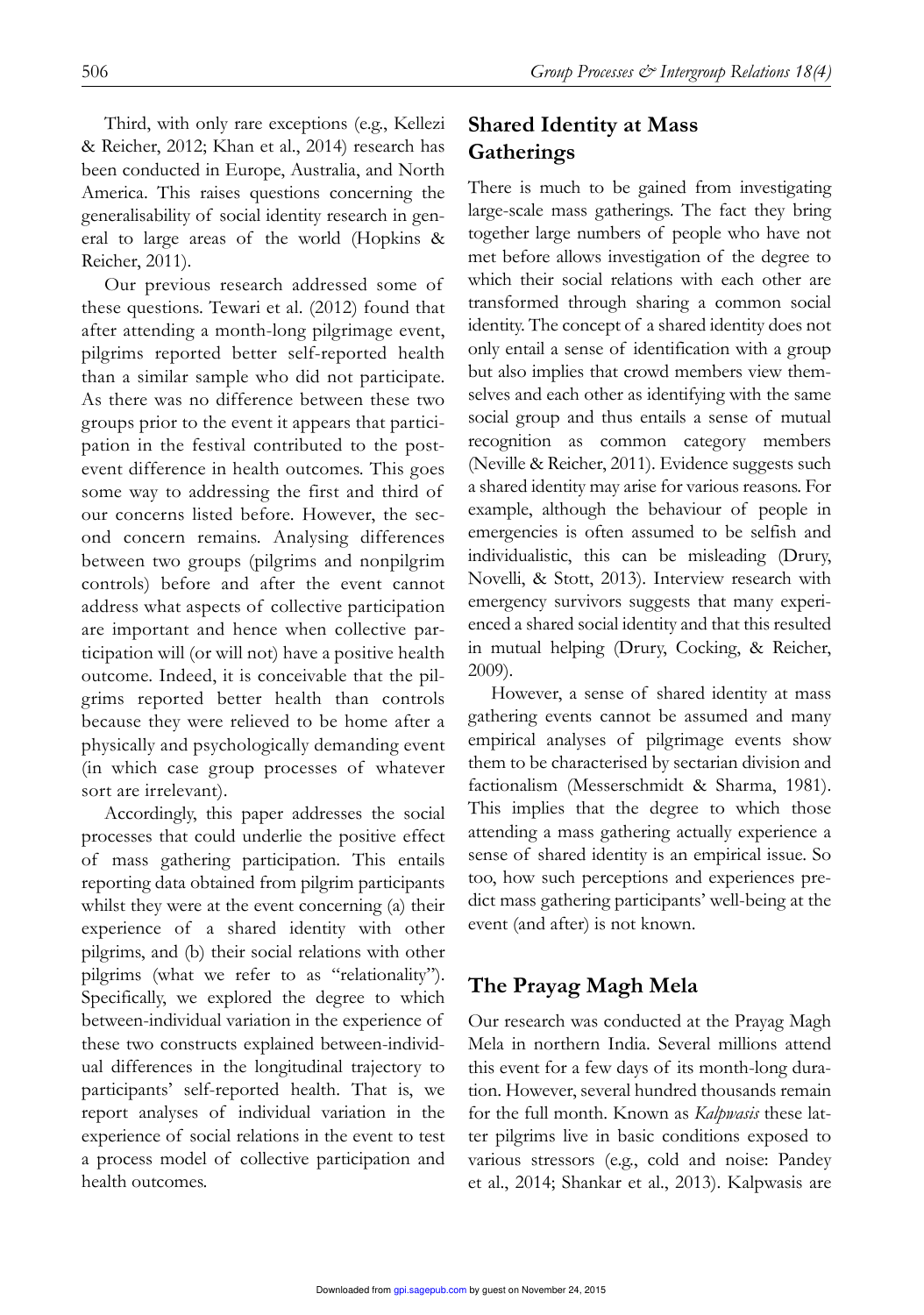easily distinguishable (e.g., by their living area in the Mela site and their routines) and differentiate themselves from others attending the Mela for only a few days (Hopkins et al., in press). This provides a basis for Kalpwasis to see each other as sharing a social identity; and interview research (Hopkins et al., in press) reveals this shared identification can be manifested (for example) in their mutual greetings (for a discussion of the role of normatively prescribed greetings in the mutual recognition of identities, see Hopkins & Greenwood, 2013).

However, as noted before, such a sense of shared identity is not inevitable and we consider how variations in this are associated with participants' reports of their social relations with others, and how these in turn are associated with their self-reported health at and after the event.

## **Hypotheses**

We hypothesised that to the degree that Kalpwasi pilgrims perceived a shared identity amongst Kalpwasis, they would experience more supportive social relations and better self-reported health at and after the event (compared to before the event). Specifically, we predicted a curvilinear trajectory to participants' self-reported health from before to after the event (with it peaking during the event), and that the more participants perceived a shared identity at the event: (a) the greater the pre-event to during-event health boost; (b) the greater the pre-event to post-event health boost; and (c) the greater the curvilinear trajectory in participants' self-reported health.

# **Method**

## *Sample*

The sample conmprised 416 Kalpwasi pilgrims participating in the 2011 Magh Mela. On average they had attended the event on 10 previous occasions. Their age ranged between 28 and 92 years  $(M = 64.38, SD = 9.32 \text{ years})$ ; 237 (57.0%) were female; 384 (92.3%) belonged to the *general caste* (GC) category; and 32 (7.7%) to the *other backward class* (OBC) category (OBC is a categorisation

referring to lower castes); 327 (78.6%) were married and 89 (21.4%) widowed; 177 were illiterate (42.5%), 192 (46.2%) held primary to intermediate education and 47 (11.3%) were university educated. Data were gathered at three time points: pre-event (T1), during the event (T2), and postevent  $(T3).1$ 

## *Measures*

Data were gathered through an orally administered (Hindi) questionnaire. The scales were developed through extensive piloting and were translated and back-translated (English–Hindi– English) by two independent groups. Any differences in the translations were resolved by revising the items. The final items were piloted again to ensure intelligibility.

The questionnaires were administered by a team of 10 Hindi-speaking field investigators at three time points. On each occasion participants reported their health. During the event, they also reported on their perceptions of shared identity and inter-Kalpwasis relationships. Answers were obtained on a 5-point scale illustrated with drawings of five glasses containing increasing levels of water (ranging from empty to full). These were anchored:  $1 = not at all$  and  $5 = completely$  (which conceptually translates into English as *a lot*). The scale items were as follows:

*Self-assessed health (SAH).* Participants completed three items based on the core module of the Centers for Disease Control and Prevention (2000) Health Related Quality of Life Measure (CDC HRQOL-14): "Over the last week, how would you describe your physical health"; "Over the last week, how would you describe your state of mind"; "Over the last week, how would you describe your energy levels?"<sup>2</sup>

*Symptoms of ill-health (SI-H).* Participants completed six items taken from a scale developed for use in the Indian subcontinent (Ruback, Pandey, & Begum, 1997) to capture something of the somatisation of stress believed to be particularly important in non-Western settings (Kirmayer &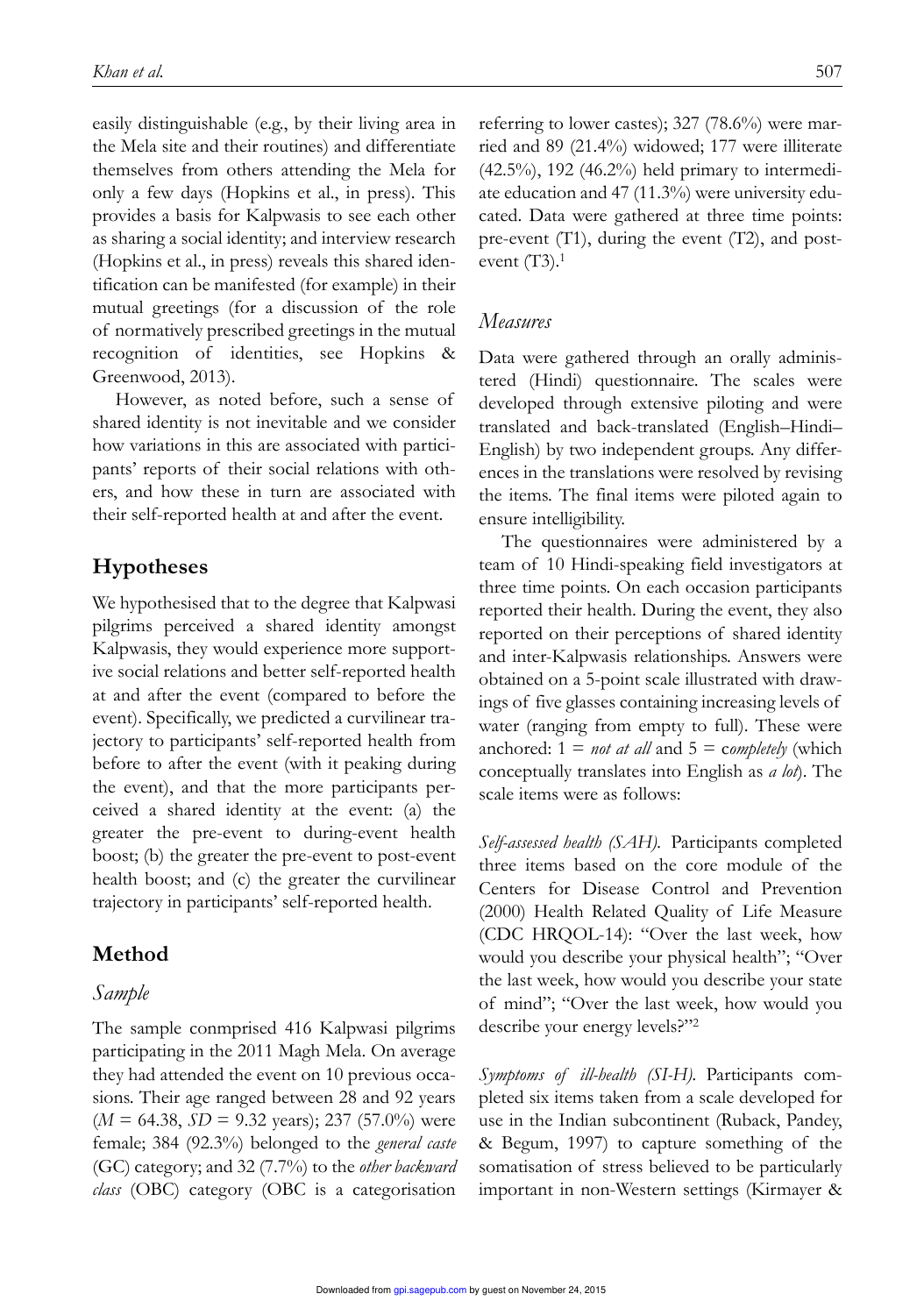Young, 1998). Using the stem "Over the last week, to what extent have you…" the items included: "…felt anxious without any reason"; "…felt restless without any reason"; "…felt irritable without any reason?"; "…suffered from body-aches and pains"; "…suffered from breathlessness"; "…suffered from headaches?"

*Shared identity.* Five items measured the extent to which respondents perceived Kalpwasis attending the Magh Mela as having a shared identity. Using the stem "To what extent do you think that all Kalpwasis…" the items were: "…think of themselves as part of a single group?"; "…think of themselves as part of one large family?"; "…have a sense of 'we-ness' with other Kalpwasis?"; "…besides their differences, share the same identity?"; "…have a feeling of unity amongst each other?" These data were gathered during the event (T2).

*Relationality.* Five items measured the degree to which participants experienced their interactions and relations with other Kalpwasis to be respectful, understanding, and supportive. Using the stem "To what extent do other Kalpwasis…" the items were "…behave towards you in a respectful manner?"; "...behave towards you with understanding of your needs as a Kalpwasi?"; "…behave towards you in a way that allows you to fulfil your Kalpwas?"; "… demonstrate feelings of love to you?"; "… help you when you need it?" These data were gathered during the event (T2).

## *Procedure*

Initially, participants were recruited through local contacts in the rural areas surrounding Allahabad. These then suggested others in the neighbourhood who could be approached.

The researchers identified themselves as coming from the University of Allahabad and as being interested in villagers' lives and experiences. They then gave an overview of the questionnaire's contents and addressed any questions that potential participants raised. After this, consent was sought ("Do we have your consent to participate in this survey study?"). The explanation of the research, the request for consent, and the giving of consent were all oral due to literacy issues (this was approved by the ethics committees of the universities of Allahabad and Dundee). No incentives were offered for participation.

The T1 survey was administered approximately one month before the beginning of the Magh Mela of 2011 (between the 1st and 15th of December, 2010). The T2 survey was administered at the height of the event (between the 26th of January and 9th of February, 2011). The T3 survey was administered to participants approximately one month after the event's conclusion (between the 3rd and 15th of March, 2011). On average, the time difference between T1 and T2 ranged between 49 and 68 days (*M* = 55 days; *SD* = 4 days), between T2 and T3 it ranged between 24 and 43 days ( $M = 34$  days;  $SD = 4$  days), and between T1 and T3, it ranged between 83 and 99 days  $(M = 90$  days;  $SD = 3$  days). The data reported here are available at http://data-archive. ac.uk.

## **Results**

## *Descriptive Statistics and Measurement Properties*

The dimensionality of our T2 process variables (shared identity and relationality) was assessed using principal axis factoring (PAF) which is particularly suitable for measures that have not been used before (and as we were working in the distinctive cultural context of a Hindu pilgrimage event, our questionnaire items were necessarily created specifically for this study). PAF (with oblique rotation and explaining 64.46% of the total item variance) showed the items loaded onto two discrete variables corresponding to shared identity and relationality (eigenvalues: 5.17 and 1.97). The factor matrix appears in Table 1.

The means, standard deviations, Cronbach's alphas, and partial correlations between the measures (controlling for age, gender, caste and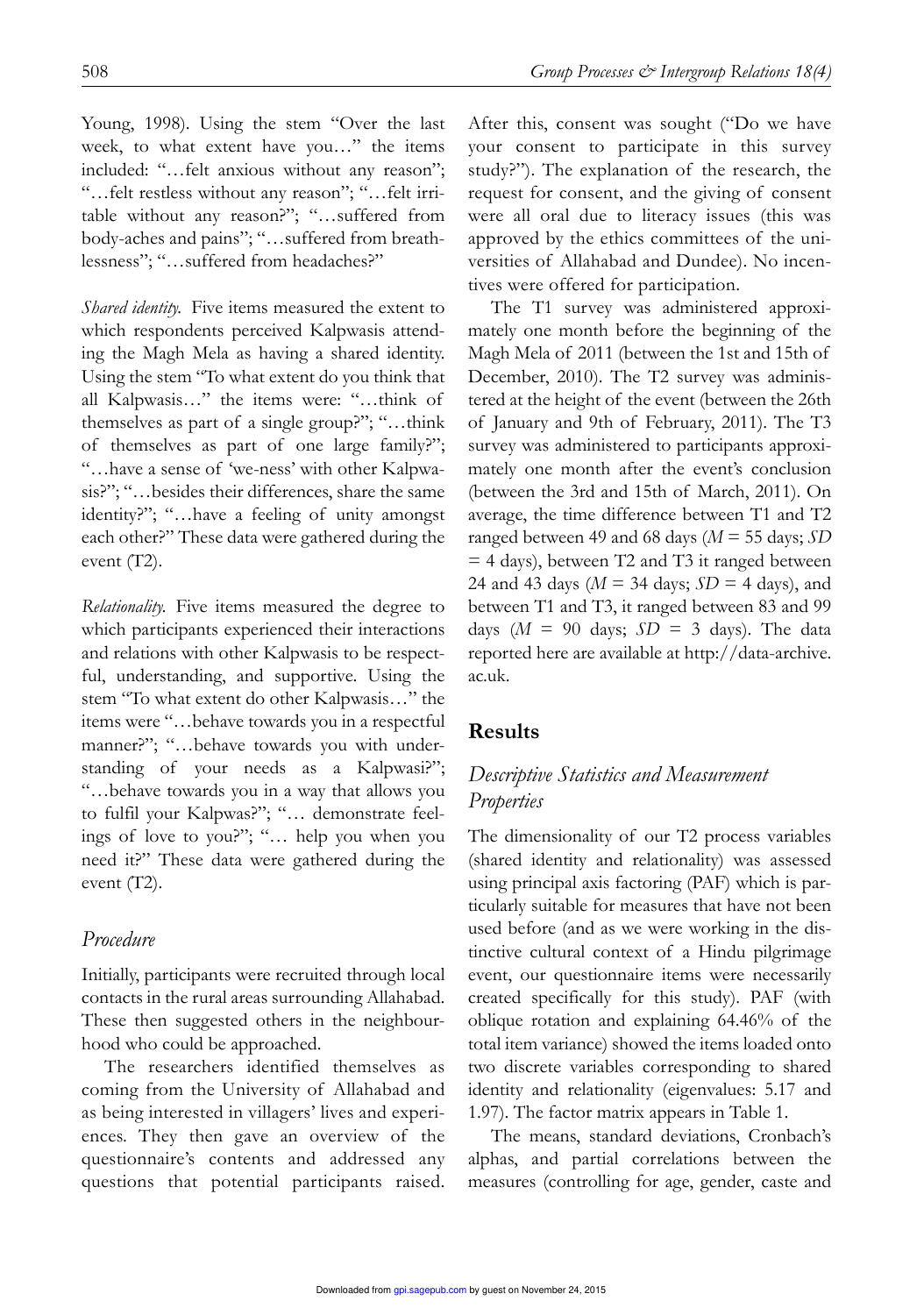| Items                                                                       | Factor 1      | Factor 2        |
|-----------------------------------------------------------------------------|---------------|-----------------|
|                                                                             | Relationality | Shared identity |
| To what extent do other Kalpwasis                                           |               |                 |
| Help you when you need it?                                                  | .84           | (.45)           |
| Demonstrate feelings of love to you?                                        | .83           | (.36)           |
| Behave towards you in a respectful manner?                                  | .83           | (.41)           |
| Behave towards you with understanding of your needs as a Kalpwast?          | .82           | (.37)           |
| Behave towards you in a way that allows you to fulfil your <i>Kalpwas</i> ? | .75           | (.40)           |
| To what extent do you think that all Kalpwasis                              |               |                 |
| Think of themselves as part of one large family?                            | (.38)         | .89             |
| Have a sense of "we-ness" with other <i>Kalpwasi</i> ?                      | (.43)         | .84             |
| Have a feeling of unity amongst each other?                                 | (.43)         | .76             |
| Besides their differences, share the same identity?                         | (.41)         | .74             |
| Think of themselves as part of a single group?                              | (.28)         | .70             |

**Table 1.** Factor structure of shared identity and relationality.

*Note*. Principal axis factoring (oblimin rotation with Kaiser normalisation).

marital status, and education) are reported in Table 2. This shows that the reliabilities for all measures ranged between good and excellent across the three time points. It is also noteworthy that whereas the partial correlations revealed positive and significant bivariate relations between shared identity, relationality, and SAH at T2 and T3, neither shared identity nor relationality were correlated with SAH at T1. This indicates participants' perceptions of social relations in the Mela were not contingent upon their prior (T1) SAH levels. In contrast, although T1 SI-H were not correlated with shared identity, T1 SI-H were correlated with relationality (which implies that one's relations with others were affected by one's symptomology).

Our analytic strategy had two stages. First, we examined the trajectory to participants' selfreported health over T1, T2, and T3. Second, we examined the degree to which our process variables (shared identity and relationality) explained variation in this trajectory.

## *Self-Reported Health Over Time*

*Self-assessed health.* Inspecting the data obtained at the three time points with a repeated-measures

ANCOVA (controlling for age, gender, caste and marital status, and education) revealed no evidence of a linear trend,  $F(1, 409) = .08$ ,  $p = .78$ ,  $\eta_p^2$  = .00, but confirmed the data exhibited a quadratic (curvilinear) trend,  $F(1, 409) = 4.28$ ,  $p =$ .04, η*<sup>p</sup>* 2 = .01 (T1 *M* = 3.32, *SE* = .004; T2 *M* = 4.07, *SE* = .004; T3 *M* = 3.59, *SE* = .004). Pairwise comparisons indicated significant differences between T1 and T2, *t*(415) = −14.40, *p* < .001, Cohen's *d* = 1.41; between T2 and T3, *t*(415) = −5.59, *p* < .001, Cohen's *d* = .55; and T1 and T3, *t*(415) = 9.89, *p* < .001, Cohen's *d* = .97. Thus, SAH was better at T2 compared to both T1 and T3, and at T3 compared to T1.

*Symptoms of ill-health.* The data for the symptoms of ill-health revealed a similar pattern (T1: *M* = 2.06, *SE* = .04; T2: *M* = 1.50, *SE* = .03; T3: *M* = 1.68,  $SE = .04$ ). Again there was no evidence of a linear trend,  $F(1, 409) = 0.33$ ,  $p = .57$ ,  $\eta_p^2 = .00$ , but evidence for a quadratic trend  $F(1, 409) =$ 10.42,  $p = .001$ ,  $\eta_p^2 = .03$ . Pairwise comparisons indicated significant differences between T1 and T2, *t*(415) = 13.30, *p* < .001, Cohen's *d* = 1.31; between T2 and T3,  $t(415) = -.4.30, p < .001,$ Cohen's *d* = .42; and T1 and T3, *t*(415) = 9.20, *p <* .001, Cohen's *d* = .90.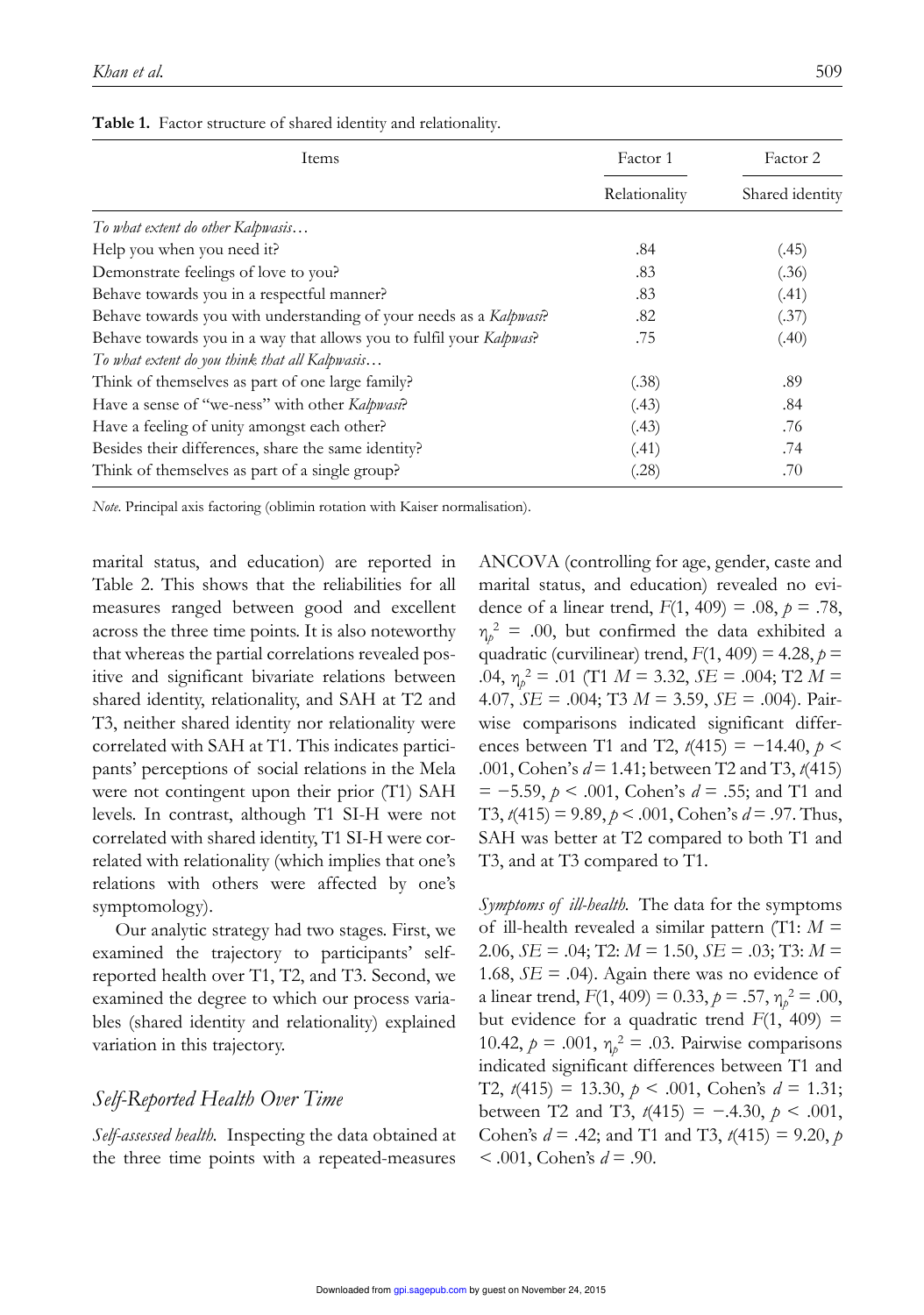|                        |                     |   | Self-assessed health |                |                | Symptoms of ill-health                                                                         |                |   | Shared identity     |   | Relationality       |   |
|------------------------|---------------------|---|----------------------|----------------|----------------|------------------------------------------------------------------------------------------------|----------------|---|---------------------|---|---------------------|---|
|                        | Т                   |   | $T^2$                | T3             | F              | $T^2$                                                                                          | T <sub>3</sub> |   | M(SD)               | 8 | $M\left( SD\right)$ | ŏ |
|                        | $\overline{M}$ (SD) | ŏ | $M(SD) \alpha$       | $M(SD) \alpha$ | $M(SD) \alpha$ | $M(SD) \alpha$                                                                                 | M(SD)          | ð |                     |   |                     |   |
|                        | 3.32(01)            |   |                      |                |                | .77 $4.07(.87)$ .87 3.59 (.90) .86 2.06 (.87) .81 1.50 (.70) .87 1.68 (.77) .85 4.54 (.61) .88 |                |   |                     |   | 4.73 $(45)$ .91     |   |
| Self-assessed health   |                     |   |                      |                |                |                                                                                                |                |   |                     |   |                     |   |
|                        |                     |   | $.30***$             | $-40**$        | $-50***$       | $-24***$                                                                                       | $-.34***$      |   | $\ddot{\circ}$      |   | $\ddot{0}$          |   |
|                        |                     |   |                      | $.40**$        | $-.32***$      | $-51***$                                                                                       | $-.31***$      |   | $.15**$             |   | $.28***$            |   |
|                        |                     |   |                      |                | $-31***$       | $-22***$                                                                                       | $-55***$       |   | $.11*$              |   | $.19***$            |   |
| Symptoms of ill-health |                     |   |                      |                |                |                                                                                                |                |   |                     |   |                     |   |
|                        |                     |   |                      |                |                | $.41***$                                                                                       | $.49***$       |   | $\ddot{\mathrm{S}}$ |   | $-16**$             |   |
|                        |                     |   |                      |                |                |                                                                                                | $.35***$       |   | $-.12*$             |   | $-20***$            |   |
|                        |                     |   |                      |                |                |                                                                                                |                |   | $-08$               |   | $-.19***$           |   |
| Shared identity        |                     |   |                      |                |                |                                                                                                |                |   |                     |   | $.44***$            |   |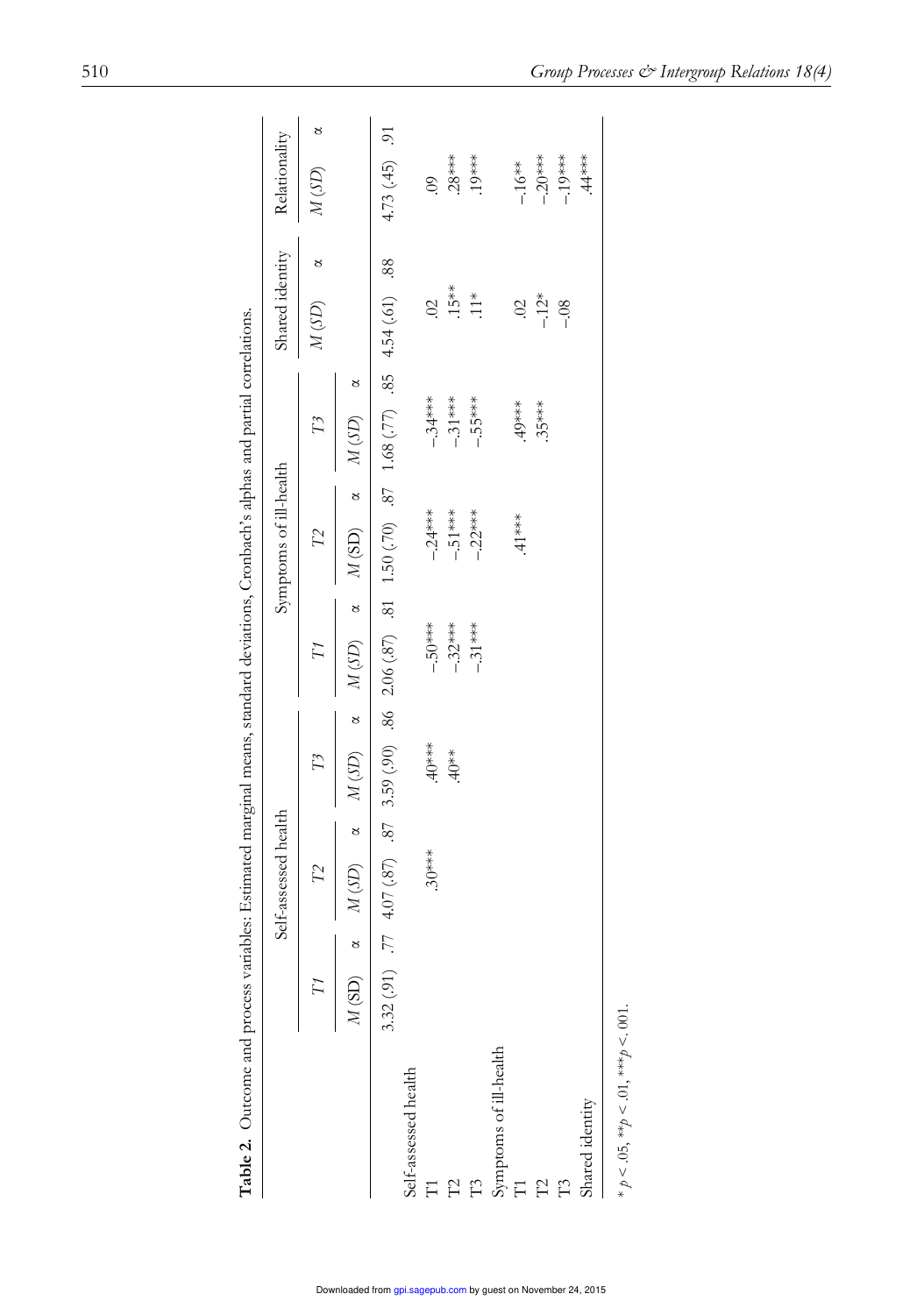# *The Role of Shared Identity and Relationality: Regression Analyses*

In order to investigate the role of our T2 process measures in explaining these health data we used hierarchical regression analyses. For both measures of health (SAH and SI-H) we explored how shared identity and relationality explained variation in (a) the T1–T2 health change and (b) the T1–T3 health change.

*Self-assessed health: T1 to T2.* Controlling for SAH at T1 and the sociodemographic variables (age, gender, caste and marital status, and education), we examined if shared identity and relationality explained variance in T2 SAH. For the analysis of the sociodemographic variables, the reference categories were: female, *OBC* (other backward classes or lower caste), widowed, and illiterate. The entry order of the variables in the model was as follows: Step 1: T1 SAH; Step 2: age, gender, caste and marital status; Step 3: education; Step 4: shared identity; and Step 5: relationality. The two process variables were entered separately in this order because theory and research shows shared identity to be a precursor of more supportive social relations between group members (Levine et al., 2005; Wakefield et al., 2011). The results are presented in Table 3.

The adjusted *R*<sup>2</sup> values were significant at each step with the model as a whole explaining 18% of the variance in T2 SAH. The *R<sup>2</sup>* change value was significant at all steps but the third, which indicates that the block consisting of the dummycoded measures assessing education did not explain a significant proportion of variance in the model. Similarly, the standardised beta weights indicate that caste and marital status were nonsignificant at every step of the model that they were entered.

As expected, T1 SAH was the strongest predictor of T2 SAH, and was significant at every step of the model. Likewise, age was significant at every step, with younger participants experiencing greater levels of T2 SAH. Gender was significant at the second and fourth steps, with males experiencing significantly greater levels of T2 SAH than females. However, this effect was suppressed by the entry of education.

Shared identity and relationality were significant predictors at the fourth and fifth steps (respectively) and the effect of shared identity was suppressed by the entry of relationality. Shared identity and relationality were thus both found to predict a significant proportion of variance in T2 SAH, over and above the control variables. Besides the autoregressive effect of T1 SAH, the standardised beta weights for both shared identity and relationality in the fourth and fifth steps respectively showed the strongest effects.

Given that the introduction of relationality reduced the effect of shared identity on T2 SAH, we investigated whether shared identity had an indirect effect on T2 SAH via relationality. In this analysis shared identity was entered as the independent variable, relationality as the mediating variable, and T2 SAH as the dependent variable (and as before, T1 SAH and the sociodemographic variables were entered as covariates). Following recommendations by Aiken and West (1991) the predictor variables were standardised to avoid multicollinearity.

Using a bootstrapping procedure (PROCESS; Hayes, 2012) with 95% confidence intervals with 5,000 bootstrap samples, the bias-corrected and accelerated bootstrapped confidence intervals revealed an indirect effect of shared identity on T2 SAH via relationality  $(B = .08, 95\% \text{ CI } [.041,$ .137]). We also examined an alternative model. This investigated if the effect of relationality on T2 SAH was indirect via shared identity. This was not supported (*B* = .03, 95% CI [−.008, .084]).

*Self-assessed health: T1 to T3.* We examined the role of our process variables in explaining the T1 to T3 increase in SAH following the same analytic steps as mentioned. The results were very similar (Table 4). Shared identity and relationality were significant predictors at the fourth and fifth steps (respectively) and the effect of shared identity was suppressed by the entry of relationality. Again, the bias-corrected and accelerated bootstrapped confidence intervals revealed an indirect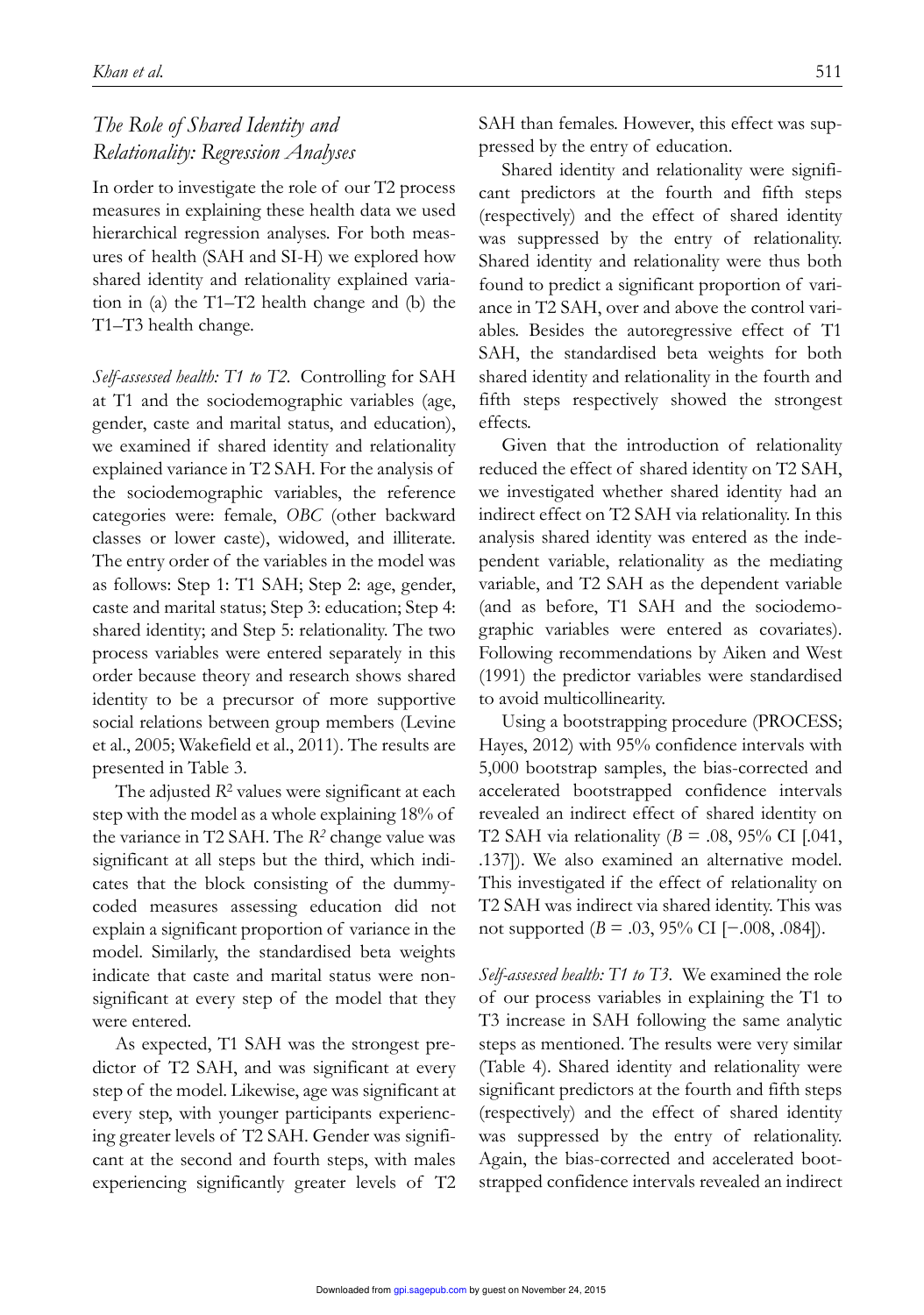| Model                                                                                                                         |                 | Step 1                                           |          |                      | Step 2                                          |                     |                          | Step 3                                       |                         |                              | Step 4                                          |                          |                                   | Step 5                                        |                     |
|-------------------------------------------------------------------------------------------------------------------------------|-----------------|--------------------------------------------------|----------|----------------------|-------------------------------------------------|---------------------|--------------------------|----------------------------------------------|-------------------------|------------------------------|-------------------------------------------------|--------------------------|-----------------------------------|-----------------------------------------------|---------------------|
|                                                                                                                               | B               | 5E                                               | ∞.       | В                    | SE                                              | $\infty$            | B                        | SE                                           | $\infty$                | B                            | SE                                              | $\infty$                 | В                                 | 5E                                            | $\infty$            |
| 1. Self-assessed health at T1                                                                                                 | $\ddot{c}$ .    | 05                                               | $.31***$ | $-0.2$<br>$\ddot{c}$ | 05<br>$\overline{C}$                            | $.25***$<br>$-16**$ | Ş4<br>$-0.1$             | $\overline{0}$<br>$\overline{C}$             | $.24***$<br>$-16**$     | S<br>$-0.1$                  | $\overline{0}$<br>$\Xi$                         | $.24***$<br>$-15**$      | Sj.<br>$-5$                       | $\overline{0}$<br>$\overline{C}$              | $.23***$<br>$-15**$ |
| Gender<br>2. Age                                                                                                              |                 |                                                  |          | $\ddot{31}$          | $\odot$                                         | $.18**$             | ġ                        | $\Xi$                                        | $\ddot{5}$              | 92                           | $\Xi$                                           | $.15*$                   | Ş4                                | $\Xi$                                         | $14*$               |
| Caste                                                                                                                         |                 |                                                  |          | .02                  | $\ddot{15}$                                     | $\Xi$               | $-02$                    | $\ddot{16}$                                  | $-0.0$                  | $-0.1$                       | $\ddot{.}15$                                    | $-0.0$                   | $-0.1$                            | $\ddot{15}$                                   | $-0.0$              |
| Marital status                                                                                                                |                 |                                                  |          | $-13$                | $\ddot{=}$                                      | $-0.06$             | $-14$                    | $\ddot{=}$                                   | $-0$                    | $-17$                        | $\ddot{=}$                                      | $-0.8$                   | $-15$                             | $\ddot{=}$                                    | $-0$                |
| 3. Primary-intermediate                                                                                                       |                 |                                                  |          |                      |                                                 |                     | $\ddot{1}$               | $\equiv$                                     | $\ddot{\theta}$         | $-12$                        | $\Xi$                                           | $\rm 0.0$                | $\Xi$                             | $\ddot{=}$                                    | $\odot$             |
| University                                                                                                                    |                 |                                                  |          |                      |                                                 |                     | $\ddot{c}$               | $\overline{17}$                              | $\overline{0}$          | $23$                         | $\overline{17}$                                 | 08                       | $\ddot{ }$                        | $\ddot{0}$                                    | $\lesssim$          |
| 4. Shared identity                                                                                                            |                 |                                                  |          |                      |                                                 |                     |                          |                                              |                         | $\tilde{\mathcal{L}}$        | $\overline{0}$                                  | $.18***$                 | $\ddot{5}$                        | $\overline{0}$                                | $\overline{08}$     |
| 5. Relationality                                                                                                              |                 |                                                  |          |                      |                                                 |                     |                          |                                              |                         |                              |                                                 |                          | 39                                | $\overline{10}$                               | $.20***$            |
|                                                                                                                               |                 | $\odot$                                          |          |                      | $\overline{12}$                                 |                     |                          | $\overline{12}$                              |                         |                              | 15                                              |                          |                                   | .18                                           |                     |
| $\mathop{\rm K}\nolimits^{2}_{adj}$                                                                                           |                 | $\overline{r}(1, 413) = 42.85***$                |          |                      | $F(4, 409) = 4.26***$                           |                     |                          | $F(2, 407) = 2.24$                           |                         |                              | $F(1, 406) = 14.98***$                          |                          |                                   | $F(1, 405) = 15.37***$                        |                     |
| <b>ANOVA</b>                                                                                                                  |                 | $\frac{1}{2}(1, 413) = 42.85***$                 |          |                      | $F(5, 409) = 12.25***$                          |                     |                          | $F(7, 407) = 9.00***$                        |                         |                              | $F(8, 406) = 10.02***$                          |                          |                                   | $F(9, 405) = 10.93***$                        |                     |
| Table 4. Hierarchical regression model: Predicting self-assessed health at T3.<br>$*_{p} < .05, **_{p} < .01, **_{p} < .001.$ |                 |                                                  |          |                      |                                                 |                     |                          |                                              |                         |                              |                                                 |                          |                                   |                                               |                     |
| Model                                                                                                                         |                 | Step 1                                           |          |                      | Step 2                                          |                     |                          | Step 3                                       |                         |                              | Step 4                                          |                          |                                   | Step 5                                        |                     |
|                                                                                                                               | B               | <b>SE</b>                                        | ∞.       | B                    | SE                                              | $\infty$            | B                        | <b>SE</b>                                    | ∞.                      | B                            | <b>SE</b>                                       | ∞.                       | B                                 | <b>SE</b>                                     | ∞.                  |
| 1. Self-assessed health at T1                                                                                                 | $\overline{40}$ | 05                                               | $40***$  | $\ddot{34}$          | $\overline{c}$                                  | $.34***$            | $\ddot{ }$               | 05                                           | $.34***$                | $\ddot{34}$                  | 05                                              | $.34***$                 | 33                                | $\overline{c}$                                | $.33***$            |
| $2.$ Age                                                                                                                      |                 |                                                  |          | $-0$                 | $\Xi$                                           | $-13*$              | $-0.01$                  | $\overline{c}$                               | $-12*$                  | $-0.01$                      | S.                                              | $-12$ <sup>*</sup>       | $-0.1$                            | $\Xi$                                         | $-11*$              |
| Gender                                                                                                                        |                 |                                                  |          | $\ddot{5}$           | $\odot$                                         | $17**$              | $\ddot{=}$               | $\Xi$                                        | $\Xi$                   | $\tilde{\mathcal{L}}$        | $\Xi$                                           |                          | $\dot{\mathcal{L}}$               | $\Xi$                                         | $\ddot{5}$          |
| Caste                                                                                                                         |                 |                                                  |          | 08                   | $\ddot{15}$                                     | $\overline{0}$      | 03                       | $\ddot{16}$                                  | $\Xi$                   | 03                           | $\ddot{15}$                                     | $\Xi$                    | $\ddot{q}$                        | $\ddot{15}$                                   | $\overline{C}$      |
| Marital status                                                                                                                |                 |                                                  |          | $-0$                 | $\ddot{=}$                                      | $-00$               | $-0$                     | $\ddot{=}$                                   | $-0.0$                  | $-0.1$                       | $\ddot{=}$                                      | $-02$                    | $-0.4$                            | $\Xi$                                         | $-0.02$             |
| 3. Primary-intermediate<br>University                                                                                         |                 |                                                  |          |                      |                                                 |                     | $\ddot{15}$<br>$\dot{z}$ | $\Xi$<br>$\overline{17}$                     | $\stackrel{*}{2}$<br>05 | $\dot{\mathcal{Z}}$<br>$\pm$ | H.<br>$\Xi$                                     | $.12*$<br>$\overline{0}$ | $\ddot{1}$<br>$\ddot{\mathrm{2}}$ | $\Xi$<br>$\overline{1}$                       | $.12*$<br>0.5       |
| 4. Shared identity                                                                                                            |                 |                                                  |          |                      |                                                 |                     |                          |                                              |                         | $\ddot{.}$                   | $\overline{0}$                                  | $12**$                   | $\ddot{=}$                        | $\ddot{\circ}$                                | $\overline{0}$      |
| 5. Relationality                                                                                                              |                 |                                                  |          |                      |                                                 |                     |                          |                                              |                         |                              |                                                 |                          | $\ddot{c}$                        | $\ddot{=}$                                    | $.12*$              |
| $\mathop{\rm R}\nolimits^{2}_{\mathop{\mathit{adj}}}$ $\Delta\mathop{\rm R}\nolimits^{2}$                                     |                 | $\frac{16}{1}$                                   |          |                      | .18                                             |                     |                          | $\ddot{ }$                                   |                         |                              | $\ddot{c}$                                      |                          |                                   | $\ddot{c}$                                    |                     |
| <b>ANOVA</b>                                                                                                                  |                 | $F(1, 413) = 79.62***$<br>$F(1, 413) = 79.62***$ |          |                      | $F(5, 409) = 19.34***$<br>$F(4, 409) = 3.79***$ |                     |                          | $F(7, 407) = 14.57***$<br>$F(2, 407) = 2.24$ |                         |                              | $F(8, 406) = 13.90***$<br>$F(1, 406) = 7.52***$ |                          |                                   | $F(9, 405) = 13.07***$<br>$F(1, 405) = 5.23*$ |                     |

 $* p < .05, ** p < .01, ** p < .001.$ \**p* < .05, \*\**p* < .01, \*\*\**p* < .001.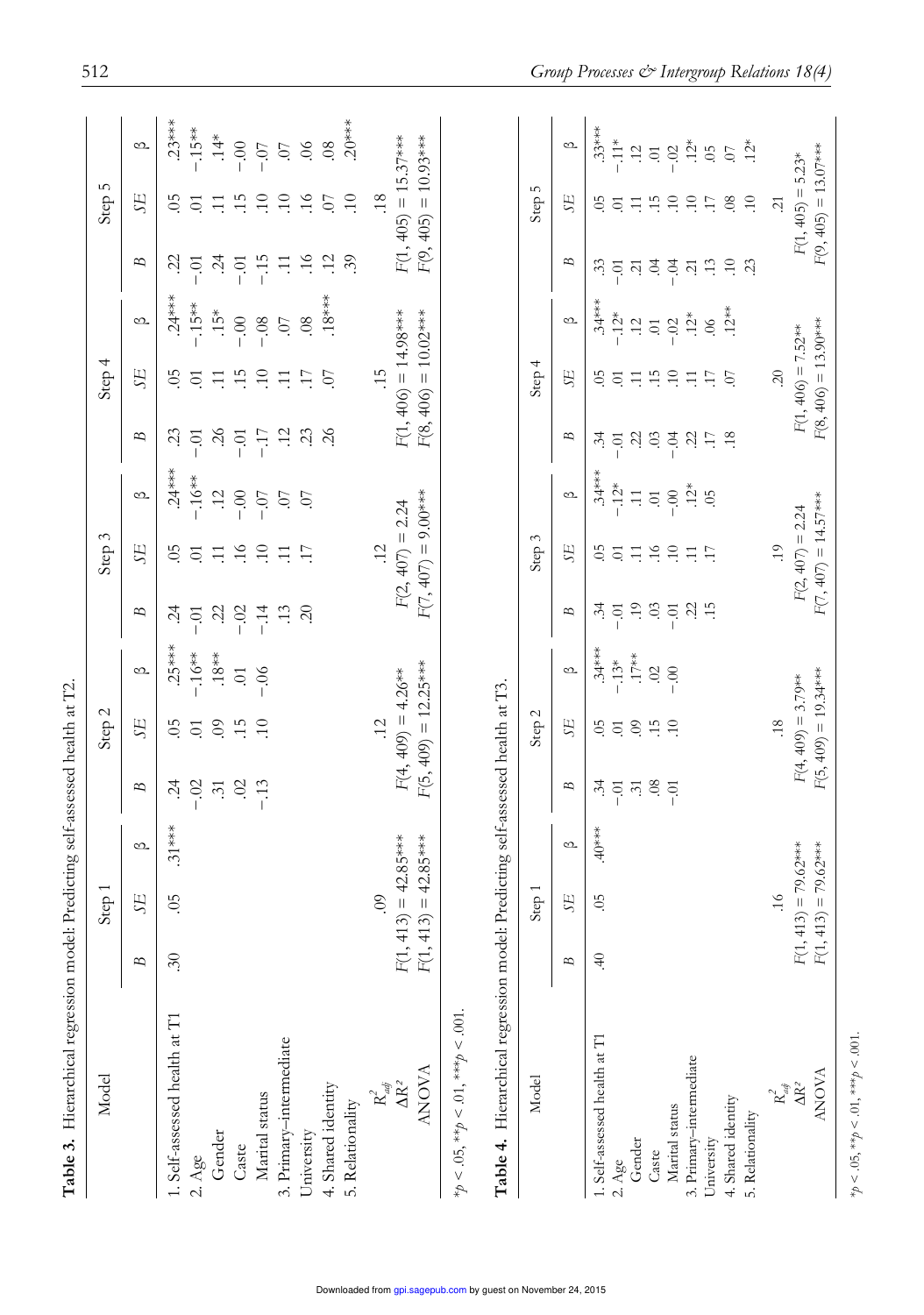effect of shared identity on T3 SAH via relationality ( $B = .05$ , 95% CI [.009, .092]). We also examined an alternative model in which the effect of relationality on T3 SAH was indirect via shared identity. This received less support  $(B = .03, 95\%$ CI  $[-.004, .072]$ ).

*Symptoms of ill-health: T1 to T2.* Repeating these analytic steps showed that shared identity was a significant predictor of T2 SI-H (Table 5), but that relationality added nothing.

*Symptoms of ill-health: T1 to T3.* In similar vein, analyses of the T3 data showed that shared identity was a significant predictor of participants' T3 SI-H (Table 6). Again relationality added nothing.

Thus far these four regressions provide good evidence for the role of shared identity in explaining both T1–T2 and T1–T3 health improvements (for both SAH and SI-H). With regard to SAH (but not SI-H) we also have evidence for the role of relationality in mediating this effect of shared identity.

# *Modelling the Curvilinear Trajectory to Health: Latent Growth Curve Analyses*

Next, we examined the curvilinear trajectory to the SAH and SI-H data using latent growth curve modeling (LGCM; Duncan, Duncan, & Stoolmiller, 1994; McArdle & Epstein, 1987) in AMOS 17.0 (Arbuckle, 2008). We predicted that the curvilinear patterning to these data would be predicted by the T2 process variables. LGCM models are evaluated using the same criteria as for structural equation models (SEM). We used the comparative fit index (CFI), the root mean squared error of approximation (RMSEA), and the standardised root mean squared residual (SRMR) to evaluate model fit. Values of  $> .90$ for the CFI and < .08 for the RMSEA and SRMR indicate acceptable fit between a specified model and observed data (Hu & Bentler, 1999; MacCallum, Browne, & Sugawara, 1996). Although we report the chi-square statistic for the models, we do not rely on it in evaluating model fit because of its sensitivity to large sample sizes (> 200; Kline, 2005). The Akaike information criterion (AIC; Akaike, 1987) is reported for the purpose of comparing nonnested models (Burnham & Anderson, 2004).

*Self-assessed health.* The LGCM analyses were conducted in two steps. First, a curvilinear growth curve model was constructed for SAH across the three time points of measurement (see Figure 1). This model had two latent factors. The first represented the intercept, corresponding to initial (i.e., T1) levels of SAH. This is a constant (and the loadings of the observed variables were thus constrained to 1). The second factor represented the slope (rate of change) in SAH from T1 to T3 (and the curvilinear change trajectory was specified by fitting a model with the slope factor loadings for T1, T2, and T3, being 0, 2, and 1, respectively).

Other than the relatively high RMSEA value (explicable in terms of the small number of degrees of freedom in the model: Kenny, Kaniskan, & McCoach, 2013), the fit indices indicated good model fit,  $\chi^2 = (34)$  6.03,  $p < .001$ ,  $\chi^2/df = 6.03$ , CFI = .97, RMSEA = .10, 90% CI  $[0.040, 0.201]$ , SRMR =  $.00$ . The estimates for the slope-variable paths corresponded to our curvilinear specification of the growth curve and the mean estimate for the slope was positive and significant (β = .37,  $p < .001$ ), indicating that SAH increased curvilinearly from T1 to T3, reaching its highest levels at T2.

In the second step, we investigated the role played by our two process variables (shared identity and relationality) in explaining this trajectory. Shared identity was entered as an antecedent of relationality (see Figure 2).

The model fit was again good,  $\gamma^2 = (62)$  208.75,  $\chi^2/df = 3.31$ , CFI = .95, RMSEA = .07, 90% CI [.064, .086], SRMR = .04, AIC = 290.75. This model showed that shared identity was a (positive) predictor of relationality, and that relationality positively predicted the curvilinear growth in SAH from T1 to T3 ( $\beta = .30, p < .001; R^2 = .09$ ). This indicates that the curvilinear increase in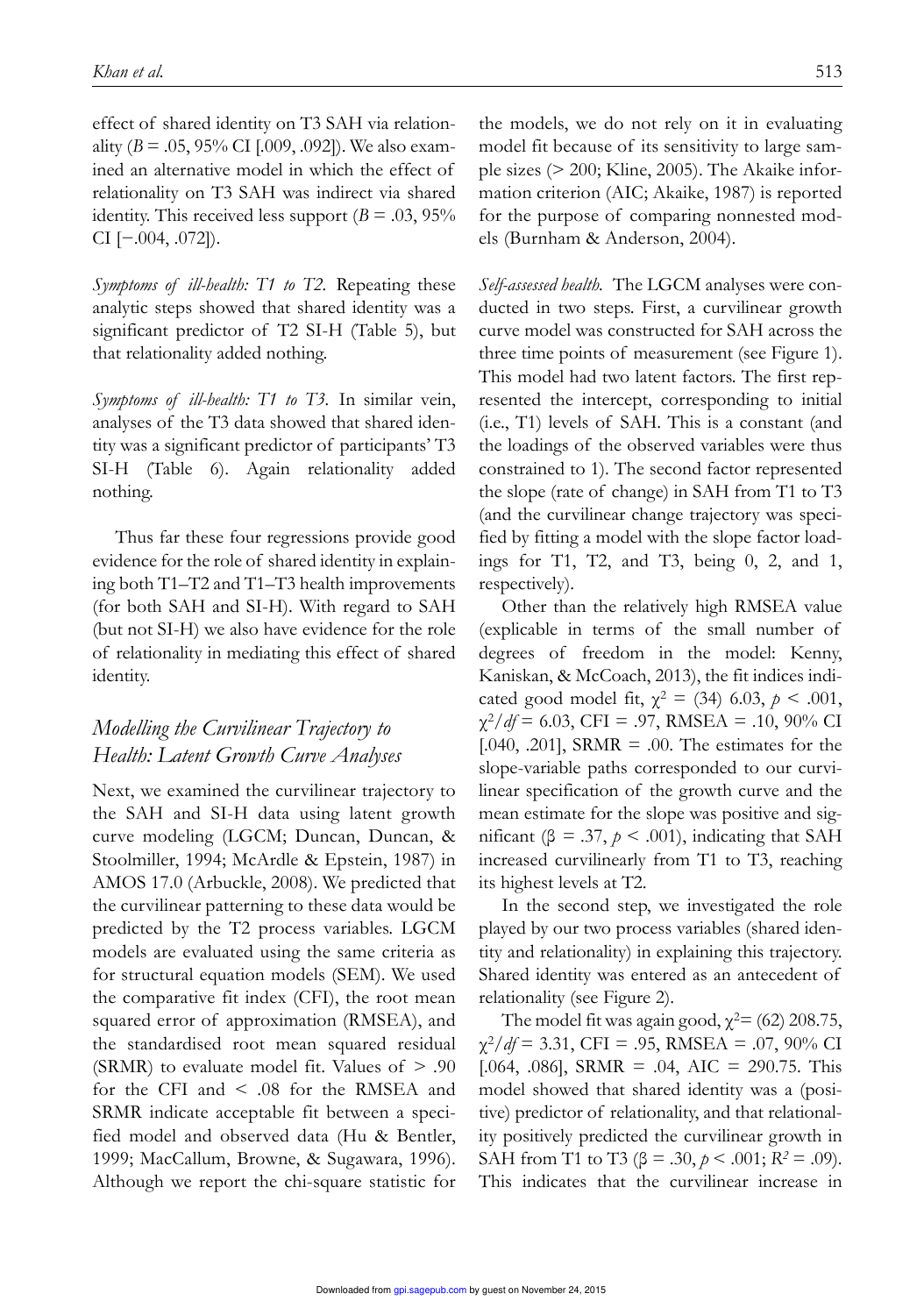| Table 5. Hierarchical regression model: Symptoms of ill-health at T2. |             |                                                    |          |            |                                                 |                |                                           |                                              |                |                       |                                                  |                             |                |                                              |                                                         |
|-----------------------------------------------------------------------|-------------|----------------------------------------------------|----------|------------|-------------------------------------------------|----------------|-------------------------------------------|----------------------------------------------|----------------|-----------------------|--------------------------------------------------|-----------------------------|----------------|----------------------------------------------|---------------------------------------------------------|
| Model                                                                 |             | Step 1                                             |          |            | Step <sub>2</sub>                               |                |                                           | Step 3                                       |                |                       | Step 4                                           |                             |                | Step 5                                       |                                                         |
|                                                                       | B           | 5 <sup>2</sup>                                     | $\infty$ | B          | <b>SE</b>                                       | $\infty$       | B                                         | <b>SE</b>                                    | $\infty$       | B                     | <b>SE</b>                                        | $\infty$                    | B              | 59                                           | $\infty$                                                |
| 1. Symptoms of ill-health at T1                                       | $\ddot{34}$ | $\Xi$                                              | $.42***$ | $\ddot{c}$ | $\tilde{c}$                                     | $.39***$       | $\ddot{3}$                                | $\beta$                                      | $.39***$       | $\ddot{5}$            | Z,                                               | $.39***$                    | $\ddot{\cdot}$ | S,                                           | $.38***$                                                |
| 2. Age                                                                |             |                                                    |          | $\Xi$      | $\infty$                                        | $.11**$        | $\Xi$                                     | $\infty$                                     | $11**$         | $\Xi$                 | $\infty$                                         | $\stackrel{*}{\mathcal{L}}$ | Э.             | $\infty$                                     |                                                         |
| Gender                                                                |             |                                                    |          | $-11$      | $\overline{0}$                                  | $-0.8$         | $-0$                                      | $\odot$                                      | $-0.5$         | $-10$                 | $\odot$                                          | $-07$<br>$-02$<br>$14**$    | $-0.09$        | $\odot$                                      | $11**$<br>$-07$<br>$-07$<br>$-13**$<br>$-13**$<br>$-14$ |
| Caste                                                                 |             |                                                    |          |            | $\ddot{5}$                                      | $\Xi$          |                                           | $\ddot{5}$                                   | $\mathbb{S}^2$ | $\widetilde{z}$       | $\overline{12}$                                  |                             | $\ddot{q}$     | $\ddot{5}$                                   |                                                         |
| Marital-Status                                                        |             |                                                    |          | 03         | $\frac{8}{2}$                                   | $\ddot{c}$     | $\begin{array}{c} 0.5 \\ 0.7 \end{array}$ | 08                                           | $.12**$        | $\tilde{\mathcal{L}}$ | 08                                               |                             | $\ddot{c}$     | 08                                           |                                                         |
| 3. Primary-intermediate                                               |             |                                                    |          |            |                                                 |                | $-0.5$                                    | $\overline{08}$                              | $-0.4$         | $-0.5$                | $\overline{08}$                                  | $-0.04$                     | $-0.5$         | $\overline{08}$                              |                                                         |
| University                                                            |             |                                                    |          |            |                                                 |                | $-0.9$                                    | $\ddot{13}$                                  | $-04$          | $-11$                 | $\ddot{1}$                                       | $-0.5$                      | $-0.0$         | $\ddot{13}$                                  |                                                         |
| 4. Shared identity<br>5. Relationality                                |             |                                                    |          |            |                                                 |                |                                           |                                              |                | $-17$                 | 05                                               | $-.15**$                    | $-13$<br>$-13$ | $\infty$<br>08                               | $-11**$<br>$-08$                                        |
| $R^2_{\, \it adj}$                                                    |             | $\overline{17}$                                    |          |            | $\ddot{.}19$                                    |                |                                           | .18                                          |                |                       | $\overline{c}$ .                                 |                             |                | $\ddot{c}$                                   |                                                         |
| <b>ANOVA</b><br>$\Delta R^2$                                          |             | $F(1, 413) = 87.25***$<br>$F(1, 413) = 87.25***$   |          |            | $F(5, 409) = 20.01***$<br>$F(4, 409) = 2.82***$ |                |                                           | $F(7, 407) = 14.33***$<br>$F(2, 407) = 0.29$ |                |                       | $F(8, 406) = 14.26***$<br>$F(1, 406) = 11.28***$ |                             |                | $F(9, 405) = 13.03***$<br>$F(1, 405) = 2.66$ |                                                         |
| * $p < .05, **p < .01,***p < .001$ .                                  |             |                                                    |          |            |                                                 |                |                                           |                                              |                |                       |                                                  |                             |                |                                              |                                                         |
| Table 6. Hierarchical regression model: Symptoms of ill-health at T3. |             |                                                    |          |            |                                                 |                |                                           |                                              |                |                       |                                                  |                             |                |                                              |                                                         |
| Model                                                                 |             | Step 1                                             |          |            | Step 2                                          |                |                                           | Step 3                                       |                |                       | Step 4                                           |                             |                | Step 5                                       |                                                         |
|                                                                       | B           | SE <sub>1</sub>                                    | $\infty$ | B          | SE                                              | $\infty$       | B                                         | SE <sub>1</sub>                              | $\infty$       | B                     | 5E                                               | $\infty$                    | B              | <b>SE</b>                                    | $\infty$                                                |
| 1. Symptoms of ill-health at T1                                       | 43          | $\ddot{\mathrm{C}}$                                | $.49***$ | 38         | $\tilde{q}$                                     | $.43***$       | $\overline{37}$                           | $\tilde{c}$                                  | $.42***$       | 57                    | $\mathfrak{S}$                                   | $.42***$                    | 56             | S.                                           | $.41***$                                                |
| 2. Age                                                                |             |                                                    |          | $\odot$    | $\infty$                                        | $\ddot{\circ}$ | $\odot$                                   | $\infty$                                     | $\rm G$        | 00                    | $\infty$                                         | $\rm ^{0}$                  | $\Xi$          | $\infty$                                     | $\odot$                                                 |
| Gender                                                                |             |                                                    |          | $-24$      | $\overline{08}$                                 | $-16**$        | $-14$                                     | $\odot$                                      | $-0.9$         | $-16$                 | $\odot$                                          | $-11$                       | $-16$          | $\odot$                                      | $-10$                                                   |
| Caste                                                                 |             |                                                    |          | $-0.8$     | $\ddot{13}$                                     | $-0.3$         | $-0.5$                                    | $\ddot{13}$                                  | $-02$          | $-0.5$                | $\overline{13}$                                  | $-02$                       | $-0.5$         | $\ddot{1}$                                   | $-02$                                                   |
| Maritalstatus                                                         |             |                                                    |          | $-0.9$     | $\overline{08}$                                 | $-0.5$         | $-0.8$                                    | $\overline{08}$                              | $-0.4$         | $-0.6$                | $\approx$                                        | $-03$                       | $-0.7$         | 08                                           | $+04$                                                   |
| 3. Primary-intermediate                                               |             |                                                    |          |            |                                                 |                | $-19$                                     | $\odot$                                      | $-12**$        | $-19$                 | $\odot$                                          | $-.12**$                    | $-19$          | $\odot$                                      | $-.12**$                                                |
| University                                                            |             |                                                    |          |            |                                                 |                | $-14$                                     | $\overline{14}$                              | $-0.06$        | $-15$                 | $\ddot{=}$                                       | $-0.06$                     | $-13$          | $\ddot{=}$                                   | $-0.5$                                                  |
| 4. Shared identity                                                    |             |                                                    |          |            |                                                 |                |                                           |                                              |                | $-14$                 | $\ddot{\circ}$                                   | $-11**$                     | $-0.0$         | $\odot$                                      | $-0.7$                                                  |
| 5. Relationality                                                      |             |                                                    |          |            |                                                 |                |                                           |                                              |                |                       |                                                  |                             | $-12$          | 08                                           |                                                         |
| $R_{adj}^2$                                                           |             | .24                                                |          |            | 25                                              |                |                                           | 26                                           |                |                       | $\ddot{c}$                                       |                             |                | 27                                           |                                                         |
| <b>ANOVA</b><br>$\Delta R^2$                                          |             | $F(1, 413) = 128.81***$<br>$F(1, 413) = 128.81***$ |          |            | $F(5, 409) = 29.11***$<br>$F(4, 409) = 3.43***$ |                |                                           | $F(7, 407) = 21.68***$<br>$F(2, 407) = 2.54$ |                |                       | $F(8, 406) = 20.03***$<br>$F(1, 406) = 6.45***$  |                             |                | $F(9, 405) = 18.10***$<br>$F(1, 405) = 2.22$ |                                                         |
|                                                                       |             |                                                    |          |            |                                                 |                |                                           |                                              |                |                       |                                                  |                             |                |                                              |                                                         |

 $*_{\hat{p}} < .05, **_{\hat{p}} < .01,***_{\hat{p}} < .001.$ \**p* < .05, \*\**p* < .01, \*\*\**p* < .001.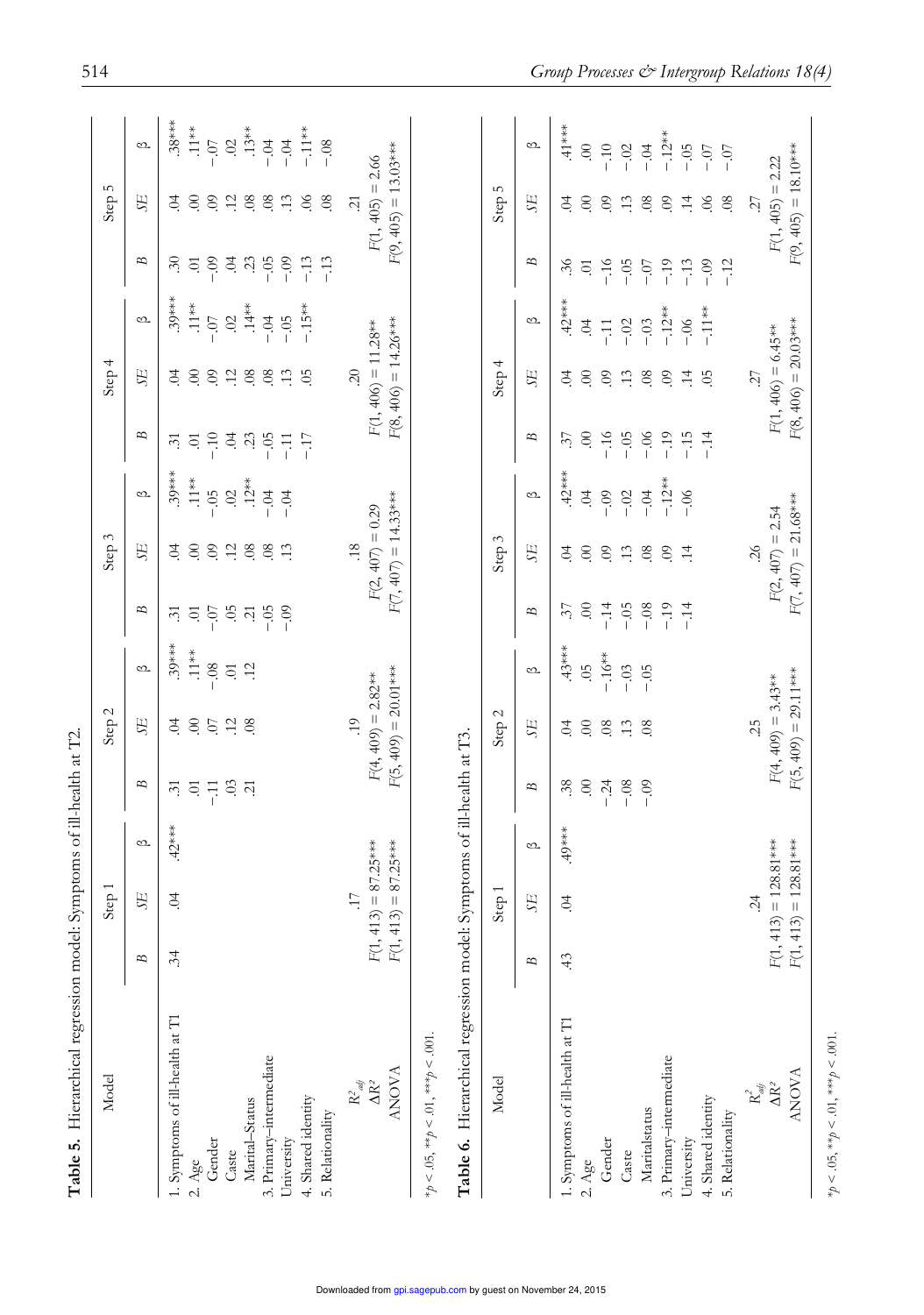

**Figure 1.** First LGC model: Estimating the change in self-assessed health across T1, T2, and T3. *Note*. SAH = self-assessed health.

SAH from T1 to T3 was a direct function of the degree to which participants experienced their interactions and relations with other Kalpwasi pilgrims to be respectful, understanding, and supportive, and that this latter was a function of participants' perceptions of shared identity with other Kalpwasis. Furthermore, while not depicted in the model, the indirect effect of shared identity on the curvilinear increase in SAH from T1 to T3 via relationality was positive and significant (β =  $.15, p \leq .001$ .<sup>3</sup>

We then examined if the role of shared identity and relationality identified in this second growth curve model remained after the sociodemographic variables (age, gender, caste and marital status, and education) were included as predictors of the intercept and slope. The results for this model also revealed a good fit,  $\chi^2 = (113)$ 289.50, *p* < .001, χ<sup>2</sup>/*df* = 2.56, CFI = .95, RMSEA  $= .06, 90\% \text{ CI}$  [.053, .070], SRMR  $= .05, \text{ AIC} =$ 441.50. In addition to showing that age ( $\beta = -.28$ , *p* < .001) and gender (β = .36, *p* < .001) predicted initial levels of SAH (younger participants and males experienced better T1 SAH), the results confirmed the role of our process variables in

explaining the curvilinear increase in SAH from T1 to T3. Specifically, relationality was the only significant direct predictor of the curvilinear increase in SAH from T1 to T3 ( $\beta$  = .31,  $p$  < .01;  $R^2$  = .13) with the effect of shared identity upon the curvilinear increase in SAH from T1 to T3 being indirect (β = .15, *p* < .001).<sup>4</sup>

As in our earlier analyses we also investigated the adequacy of alternative models in which the ordering of the process variables was reversed. Specifically, we investigated if the effect of relationality on the curvilinear increase in SAH from T1 to T3 was indirect via shared identity. This alternative model exhibited a significantly poorer fit than the hypothesised model,  $\chi^2 = (63)$ 231.066,  $p < .001$ ,  $\chi^2/df = 3.67$ , CFI = .94, RMSEA = .08, 90% CI [.069, .091], SRMR = .06, AIC = 313.07;  $\triangle$ AIC = 22.32. This finding was repeated when the hypothesised model and the alternative model included the sociodemographic variables entered as predictors of the intercept and slope,  $\chi^2 = (113)$  307.73,  $p < .001$ ,  $\chi^2/df =$ 2.72, CFI = .94, RMSEA = .06, 90% CI  $[.056,$ .073], SRMR = .06, AIC = 459.73;  $\triangle AIC = 18.23$ .

*Symptoms of ill-health.* As relationality did not add anything to the explanation of the T1–T2, nor the T1–T3 changes in SI-H, we investigated the symptom data with a simplified LGCM—one that only included shared identity as a predictor of an (inverted) curvilinear trajectory in symptoms. We obtained a good model fit whether or not we included the sociodemographic variables as predictors: without covariates:  $χ² = (19) 75.07$ ,  $\chi^2/df = 3.95$ , CFI = .96, RMSEA = .08, 90% CI [.065, .105], SRMR = .04, AIC = 125.07; with covariates:  $\chi^2 = (44)$  119.40,  $\chi^2/df = 2.71$ , CFI = .96, RMSEA = .06, 90% CI [.051, .078], SRMR =  $.04$ , AIC = 239.40. With regard to the role of shared identity we found that without the covariates shared identity was a very marginal predictor of the slope (intercept: β = −.08, *p* = .24, slope: β  $= -0.06$ ,  $p = 0.10$ . However, with the covariates included in the model, the role of shared identity in predicting the slope was stronger and approached significance (intercept: β = −.02, *p* = .84, slope:  $β = -.08, p = .052$ ).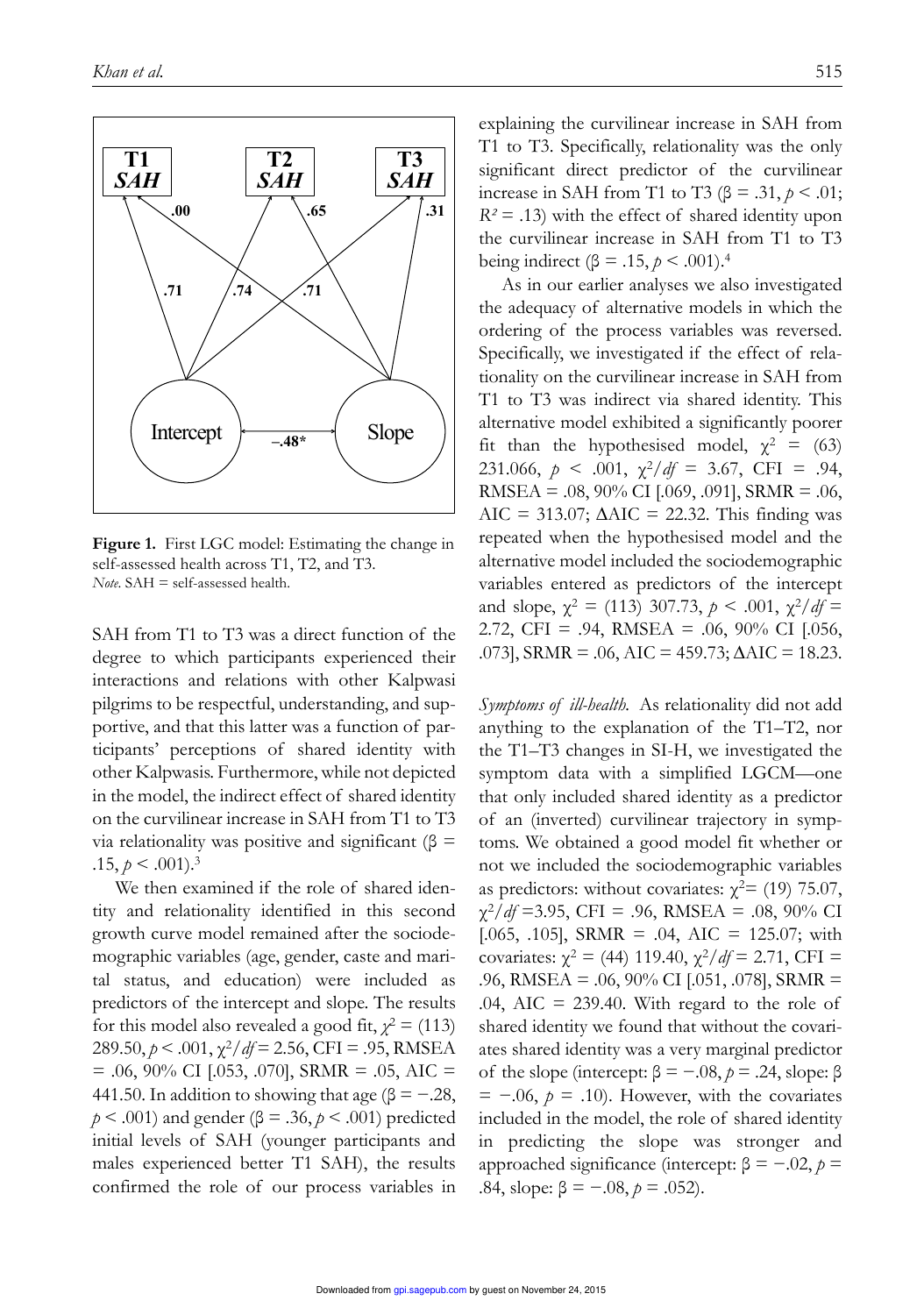

**Figure 2.** Second LGC model: Predicting the antecedents of the change in self-assessed health across T1, T2, and T3.

## *Note*. SAH = self-assessed health.

## **Discussion**

Our findings provide good support for our hypotheses. First, pilgrims' self-assessed health (SAH) was higher during the event than before, and declined from during the event to after it was over. Yet it remained higher after than before. Similarly, participants reported reduced symptoms of ill-health (SI-H) at the event, and although these increased after the event, they remained less than before. This implies the improvement associated with participation in the mass gathering cannot be put down to a contrast effect (the Mela is so gruelling that, once home, people feel better as a result). It is rather the opposite: the Mela is experienced as invigorating and something that remains afterwards.

Second, we found that the improvement in SAH and in SI-H from before (T1) to during the event (T2), and from before (T1) to after the event (T3) were (partially) explained by participants' sense of shared social identity during the event. Moreover, with regard to SAH we found that this effect of shared identity was mediated by our measure of relationality. This implies that the more those attending this mass gathering experienced a sense of shared identity, the more they experienced more intimate and supportive social relationships, and, compared to the T1 baseline, the better their T2 and their T3 SAH.

Third, considering the three time points together, the latent growth curve modelling of the SAH data confirmed the role of shared identity in explaining pilgrims' health trajectories via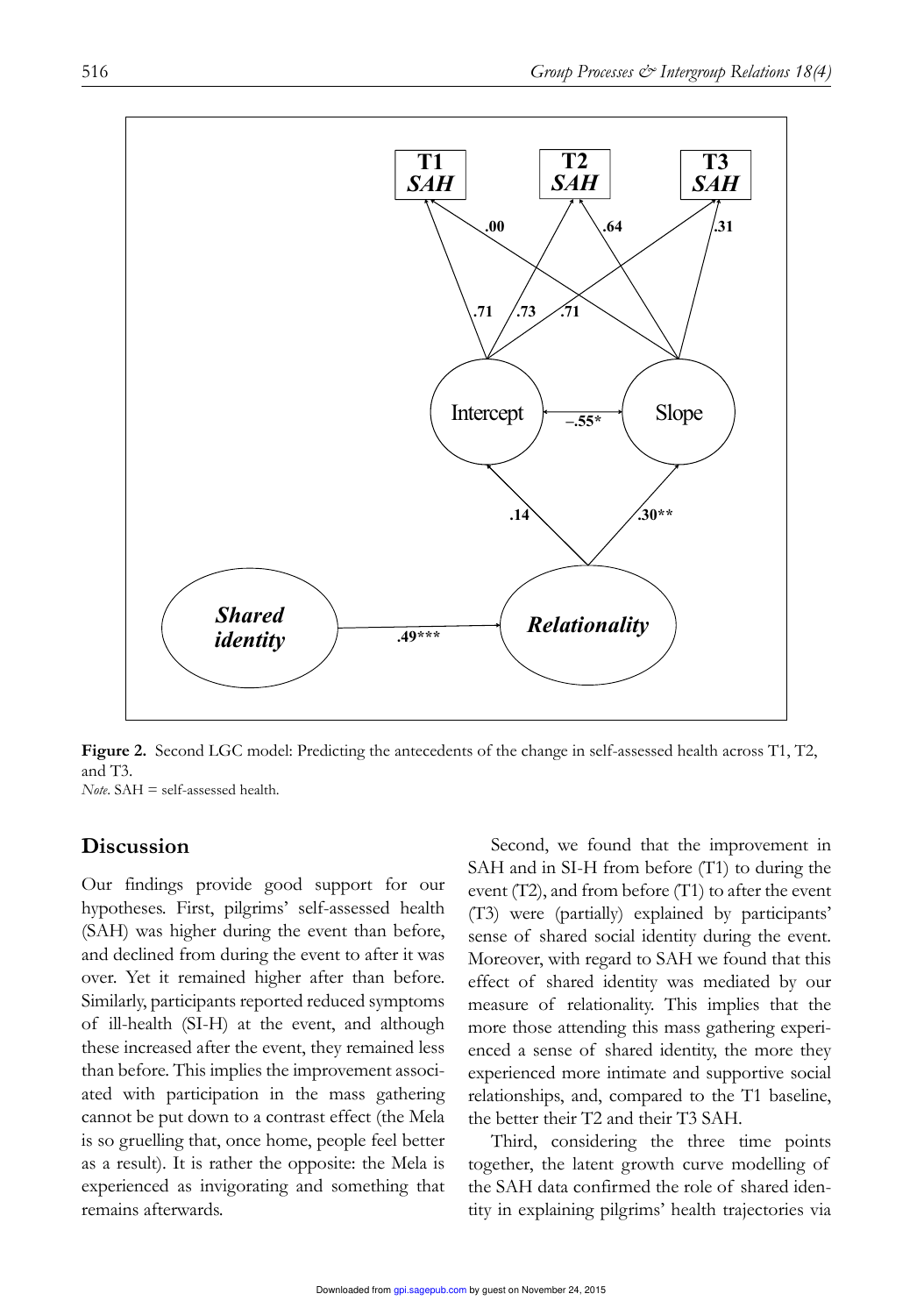relationality. For the SI-H data the role of shared identity in predicting the slope was marginal. Overall, then, these results complement and extend previous analyses of how mass gathering participation is associated with health benefits (Tewari et al., 2012). This is particularly clear with regard to the SAH data

Why relationality did not feature in the explanation of the SI-H data is unclear. We suspect that it may be because this measure has different properties. In this context it is noteworthy that the scales' correlations ranged between −.50 and −.55 over the three time points (see Table 2). Whereas the SAH measure draws upon an internationally validated scale, the SI-H measure is an Indian scale designed to capture something of the somatisation of stress believed to be particularly important in non-Western settings. But it may also be sensitive to the physical difficulties posed by camp life (e.g., sleeping on the floor). Indeed, it is noteworthy that the effect of mass gathering participation on these scales reported by Tewari et al. (2012) differs in magnitude (greater on the internationally validated SAH measure). Yet, despite the likelihood that these two measures are sensitive to rather different aspects of health it is important to note that on both scales we obtain clear evidence from our regression analyses for the role of shared identity in explaining the T1 to T2 and the T1 to T3 improvements in health associated with participation.

Any extrapolation from this event to others must proceed with caution. Just as it is true that not all individuals in an event will have the same degree of shared identity (and so will not experience the same positive subjective health benefits), so it is true that shared identity may be harder to establish at some events than others (Messerschmidt & Sharma, 1981). Our case is not that all participants in all mass gatherings by the mere fact of being there experience a shared identity, a transformation of social relations, and improved health. Ours is a process account which stresses that to the degree a shared identity is perceived, and social relations experienced as more intimate and supportive, then subjective health can be enhanced.

Additionally, while we have shown that shared identity is associated with improved subjective health at and after the event, we do not suggest that this explains everything. For example, the fact the event is religious is important: religious belief can impact health through encouraging positive cognitions and meditative practices (James & Wells, 2003). However, it is also important to remember that religious belief can create a sense of group membership and shared identity with coreligionists (Graham & Haidt, 2010; Ysseldyk, Matheson, & Anisman, 2010). Indeed, there is evidence that this sense of collectivity (and the supportive social relationships that result) contributes to the health benefits associated with being religious (George, Ellison, & Larson, 2002; Lim & Putnam, 2010) and that a religious identification may be particularly beneficial because it may allow one to establish contacts with others that one does not know. For example, older adults who are religious may find a move into residential care easier because they more easily join and establish new face-to-face groups (Ysseldyk, Haslam, & Haslam, 2013).

All this means that any extrapolation to other events must attend to the characteristics of the events in question: A shared identity may be more readily achieved at some events than others. Also, it is important to attend to the behavioural norms associated with group membership. For example, Howell et al. (2014) found that amongst a student group, participants who were more central to the group reported positive health-related outcomes (e.g., feeling happier and more efficacious in dealing with stress). However, they also reported engaging in riskier behaviour (e.g., binge drinking). This mix of effects highlights the importance of attending to the social norms within the group for it is quite conceivable that the health benefits of shared identity brought by social support could be outweighed by the costs of unhealthy group practices.

Future work on mass gatherings could extend our own in various ways. Most obviously it is important to consider the benefits and processes operating in other types of events (e.g., music festivals). Furthermore, research could also employ more complex measures. Mass gatherings such as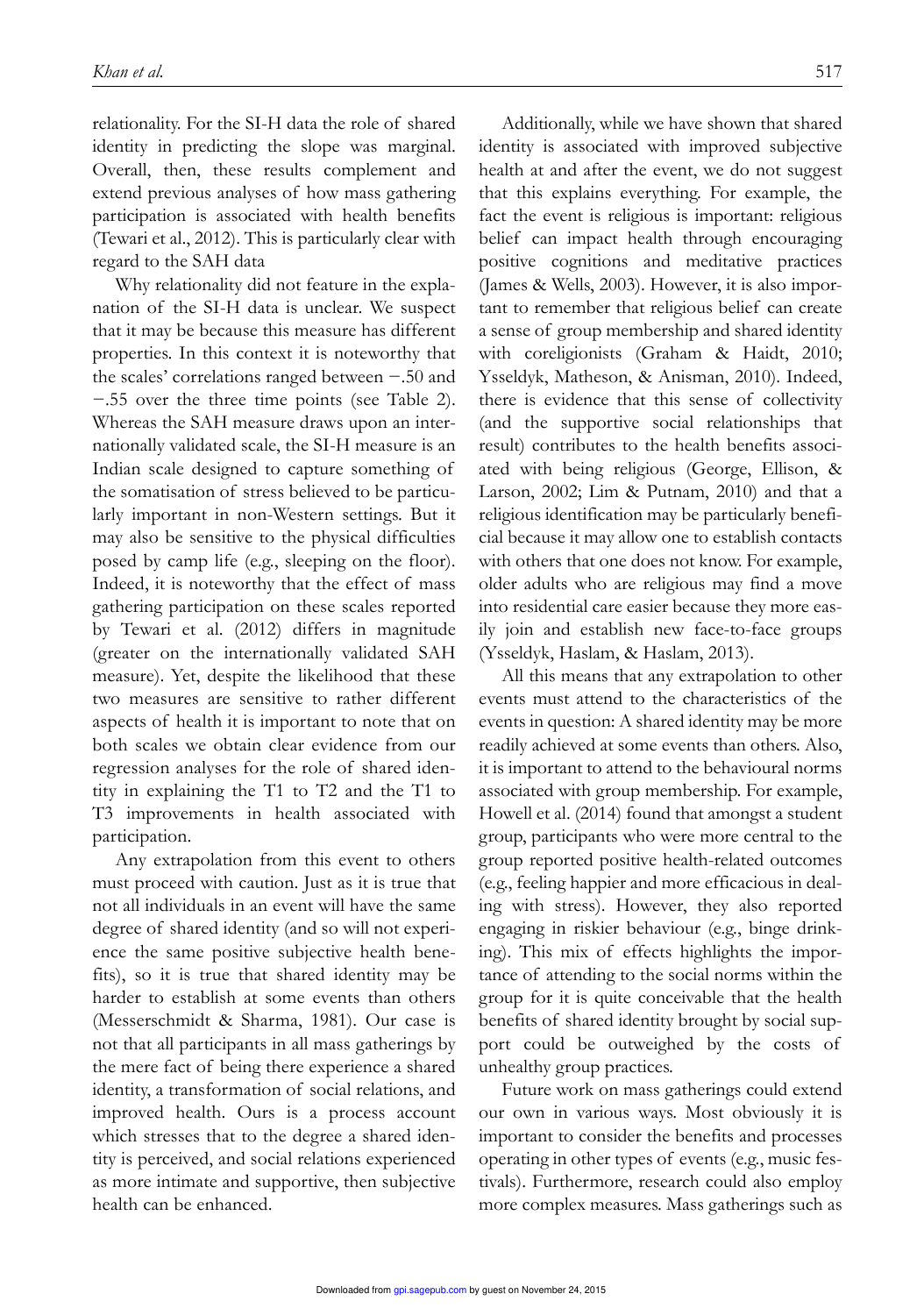the Prayag Magh Mela entail a variety of interactions. Some involve previously known others (e.g., family members, friends). Others involve strangers for whom the only information available concerns their group membership (in this case whether they are a Kalpwasi). Our interview research (Hopkins et al., in press) suggests that a shared identity transforms unknown others from people with whom one has absolutely no psychological connection into people who (although one does not know them personally) are at another level one's fellows. Future quantitative research could more directly investigate this with measures that differentiated between participants' perceptions of their relationships with known and unknown others. Also, although self-report measures of health correlate with more objective measures (see Schnittker & Bacak, 2014), future research could also complement the use of selfreport measures of health with physiological measures of health and examine the time course to such effects through gathering data at multiple (post-event) points.

With these qualifications in mind, our study suggests two broader lessons. One concerns the social bases to people's sense of their health and well-being. We extend current understanding by showing that the benefits of social relations derive not just from social networks (e.g., Helliwell & Putnam, 2004; Lim & Putnam, 2010) and established small groups (e.g., Haslam et al., 2005), but can extend to mass gatherings. We also extend understanding by providing a clear idea of the processes involved: improvements are facilitated by shared identity. Our research also extends understanding through using a longitudinal design (pre-event, during event, and post-event), which allows us to show that the social identity processes we investigated during the event predicted participants' self-reported health over time. This represents a significant addition to the existing research on identity and subjective health and well-being (which is typically cross-sectional). We also demonstrate that these processes apply outside the western world where most of the research on social relations and the "social cure" (Jetten et al., 2012) has been conducted (see too Khan et al., 2014).

The other lesson concerns the understanding of mass gatherings. Typically, these are seen as sites of irrationality where people act against their own best interests, and where, through panic, they are liable to harm themselves as well as others (e.g., Drury et al., 2009). Similar themes are apparent in medical approaches to mass gatherings which focus on the risks of infectious diseases, dehydration, exposure, crowding, stampedes, etc. (e.g., Steffen et al., 2012; Tam, Barbeschi, Shapovalova, Briand, & Memish, 2012). It would be reckless and foolish to suggest mass gatherings are risk-free (for data on the spread of diarrhoea and the risks associated with *vibrio cholera* at the site we studied, see Ayyagari et al., 2003). But not everyone will be affected and for those who aren't, mass gatherings can be positive experiences with positive outcomes. Future research should therefore be sensitive to the mix of health benefits and risks associated with mass gathering participation. Indeed, it is likely that the benefits associated with shared group membership are important in attracting participants. Moreover, research could address how the experience of shared identity could impact upon mass gathering participants' own health-related practices (for good or ill). For example, it is possible that the relational intimacy that benefits health could also lead individuals to lower their guard when it comes to sharing items that could facilitate infection transmission (e.g., sharing drinking utensils, razor blades, toothbrushes, etc.). Moreover, the subjective experience of improved health at the event could undermine the credibility of sound health advice (e.g., concerning mask-wearing or hand-washing; Gautret et al., 2011). Getting mass gathering participants to take official health-related warnings seriously can be difficult (Hutton, Roderick, & Munt, 2010) and this may be all the harder if participants themselves are experiencing heightened well-being at the event. By bringing together the medical and the social psychological analysis of mass gatherings we may achieve a far richer understanding of how groups are good for us, how they are bad for us, and even how what is good at one level can be bad at another.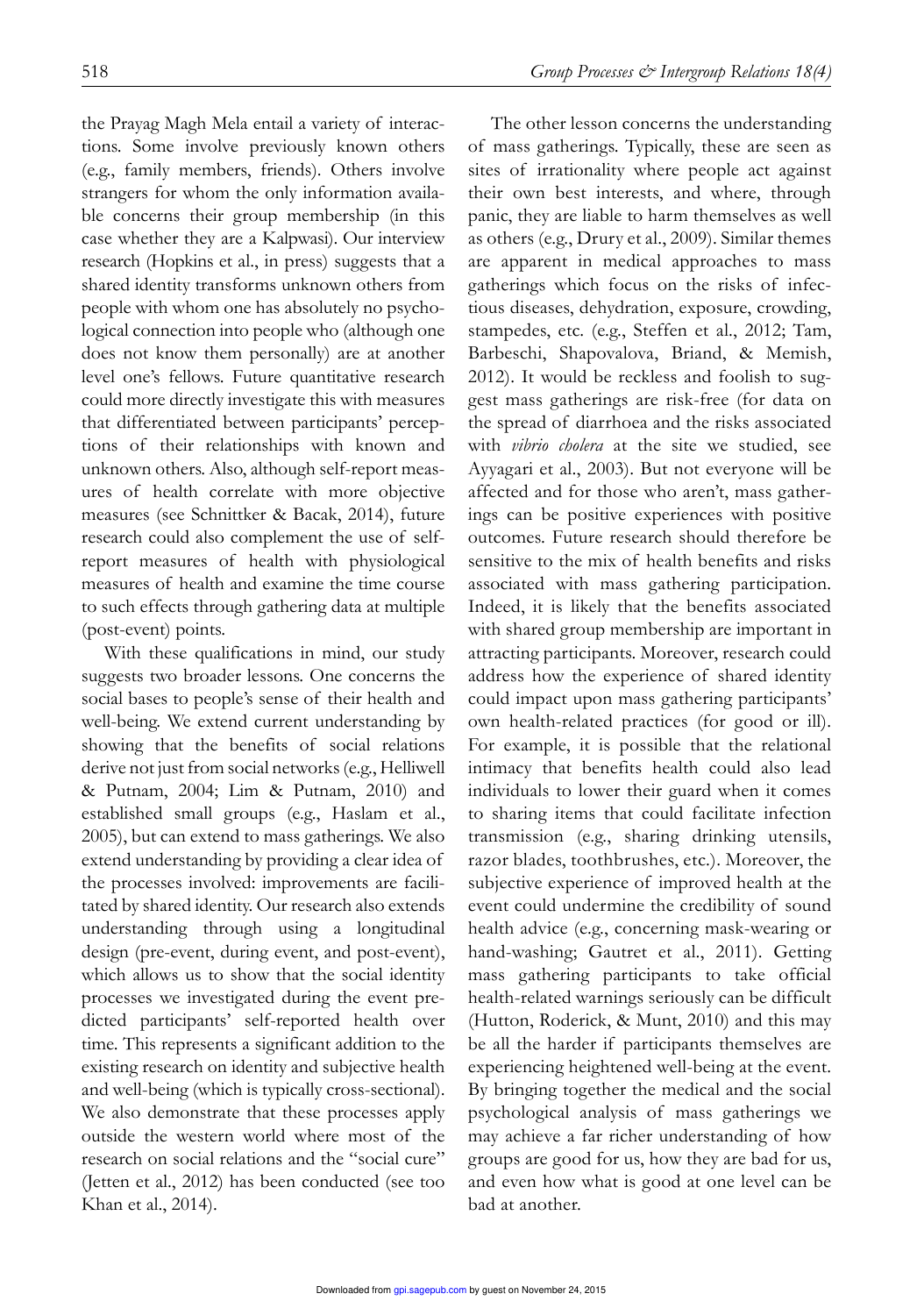#### **Acknowledgements**

We thank Kavita Pandey, Shail Shankar, Mark Levine, and Gozde Ozakinci for comments.

#### **Funding**

We thank the ESRC for funding (RES-062-23-1449).

#### **Notes**

- 1. For information: at T1 there were initially 604 respondents but 188 were lost at T2 or T3 giving an overall completion rate of 68.86%. We found no meaningful differences in the T1 data between those who provided data at the three time points and those who did not.
- 2. Elsewhere (Tewari et al., 2012) we labelled this scale as measuring "well-being." However, as this term is rather vague and "self-assessed health" is more transparent, we now prefer the latter label.
- 3. Interestingly, the covariance between the intercept and slope remained negative and significant in the second growth curve model ( $\beta$  = -.55,  $p$  < .05), indicating a greater curvilinear increase in SAH from T1 to T3 among Kalpwasis who exhibited lower levels of T1 SAH. In other words it seems that the positive effect of shared identity and relationality experienced in the event (T2) was most keenly felt by those with poorer T1 SAH. This accords with other research which shows that social identity processes are often most beneficial to those who are particularly vulnerable (see Cruwys et al., 2013).
- 4. We also investigated how the model fit was affected by adding a direct path from shared identity to the slope. The model fit remained good; without covariates:  $\chi^2 = (61) \ 208.34$ ,  $\chi^2/df = 3.41$ ,  $CFI = .95$ , RMSEA = .08, 90% CI [.065, .088], SRMR = .04, AIC = 294.34,  $\Delta \chi^2$  = .41; with covariates:  $\chi^2$  = (113) 286.52, *p* < .001,  $\chi^2/df$  = 2.58, CFI = .95, RMSEA = .06, 90% CI [.053, .071], SRMR = .05, AIC = 442.52,  $\Delta \chi^2$  = 2.98.

#### **References**

Abrams, D., Wetherell, M., Cochrane, S., Hogg, M. A., & Turner, J. C. (1990). Knowing what to think by knowing who you are: Self-categorization and the nature of norm formation, conformity and group polarization. *British Journal of Social Psychology*, *29*, 97–119. doi:10.1111/j.2044-8309.1990. tb00892.x

- Aiken, L. S., & West, S. G. (1991). *Multiple regression: Testing and interpreting interactions*. Newbury Park, CA: Sage.
- Akaike, H. (1987). Factor analysis and AIC. *Psychometrika*, *52*, 317–332. doi:10.1007/BF02294359
- Arbuckle, J. L. (2008). Amos (Version 17.0) [Computer software]. Chicago, IL: SPSS.
- Ayyagari, A., Bhargava, A., Agarwal, R., Mishra, S. K., Mishra, A. K., Das, S. R., … Pandey, A. (2003). Use of telemedicine in evading cholera outbreak in Mahakumbh Mela, Prayag, UP, India: An encouraging experience. *Telemedicine Journal & E-Health*, *9*, 89–94. doi:10.1089/153056203763317693
- Burnham, K. P., & Anderson, D. R. (2004). Multimodel inference: Understanding AIC and BIC in model selection. *Sociological Methods Research, 33*, 261–304. doi:10.1177/0049124104268644
- Centers for Disease Control and Prevention. (2000). *Measuring healthy days*. Atlanta, GA: Author.
- Cohen, S. (2004). Social relationships and health. *American Psychologist*, *59*, 676–684. doi:10.1037/0003- 066x.59.8.676
- Cruwys, T., Dingle, G. A., Haslam, C., Haslam, S. A., Jetten, J., & Morton, T. A. (2013). Social group memberships protect against future depression, alleviate depression symptoms and prevent depression relapse. *Social Science & Medicine*, *98*, 179–186. doi:10.1016/j.socscimed.2013.09.013
- Cruwys, T., Haslam, S. A., Dingle, G. A., Jetten, J., Hornsey, M. J., Chong, E. M. D., & Oei, T. P. S. (2014). Feeling connected again: interventions that increase social identification reduce depression symptoms in community and clinical settings. *Journal of Affective Disorders, 159*, 139–146. doi:10.1016/j.jad.2014.02.019
- Drury, J., Cocking, C., & Reicher, S. (2009). Everyone for themselves? A comparative study of crowd solidarity among emergency survivors. *British Journal of Social Psychology, 48*, 487–506.
- Drury, J., Novelli, D., & Stott, C. (2013). Psychological disaster myths in the perception and management of mass emergencies. *Journal of Applied Social Psychology*, *43*, 2259–2270. doi:10.1111/ jasp.12176
- Duncan, T. E., Duncan, S. C., & Stoolmiller, M. (1994). Modeling developmental processes via latent growth structural equation methodology. *Applied Psychological Measurement*, *18*, 343–354. doi:10.1177/014662169401800405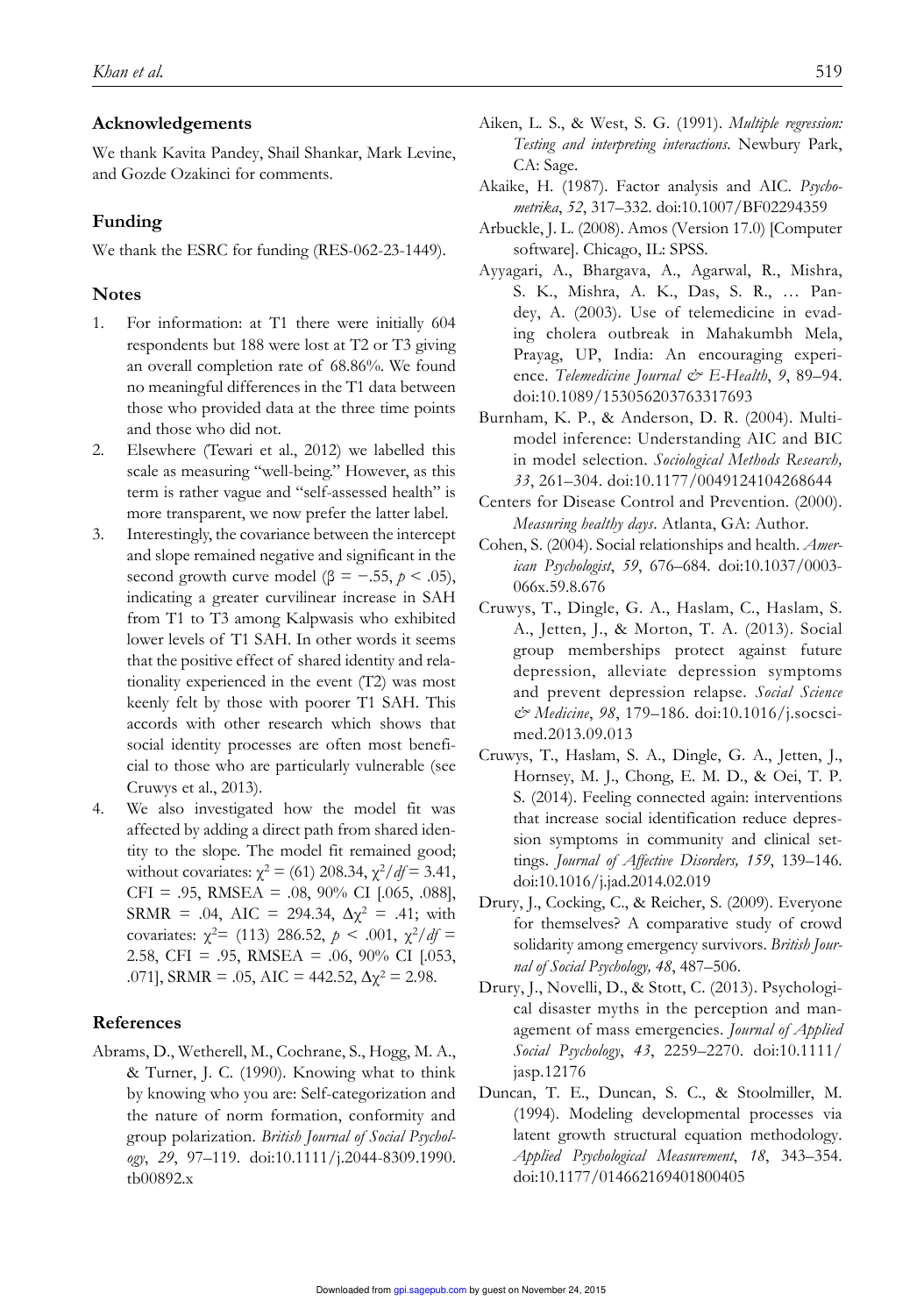- Gautret, P., Hai, V. V., Sani, S., Doutchi, M., Parola, P., & Brouqui, P. (2011). Protective measures against acute respiratory symptoms in French pilgrims participating in the Hajj of 2009. *Journal of Travel Medicine*, *18*, 53–55. doi:10.1111/j.1708- 8305.2010.00480.x
- George, L. K., Ellison, C. G., & Larson, D. B. (2002). Explaining the relationships between religious involvement and health. *Psychological Inquiry*, *13*, 190–200. doi:10.1207/s15327965pli1303\_04
- Gleibs, I. H., Haslam, C., Jones, J., Haslam, S. A., McNeill, J., & Connolly, H. (2011). No country for old men? The role of a "Gentlemen's Club" in promoting social engagement and psychological well-being in residential care. *Ageing & Mental Health*, *15*, 456–467. doi:10.1080/13607863.2010 .536137
- Graham, J., & Haidt, J. (2010). Beyond beliefs: Religions bind individuals into moral communities. *Personality and Social Psychological Review*, *14*, 140– 150. doi:10.1177/1088868309353415
- Haslam, C., Holme, A., Haslam, S. A., Iyer, A., Jetten, J., & Williams, W. H. (2008). Maintaining group memberships: Social identity continuity predicts well-being after stroke. *Neuropsychological Rehabilitation*, *18*, 671–691. doi:10.1080/09602010701643449
- Haslam, S. A. (2014). Making good theory practical: Five lessons for an applied social identity approach to challenges of organizational, health, and clinical psychology. *British Journal of Social Psychology*, *53*, 1–20. doi:10.1111/bjso.12061
- Haslam, S. A., Jetten, J., & Waghorn, C. (2009). Social identification, stress and citizenship in teams: A five-phase longitudinal study. *Stress and Health*, *25*, 21–30. doi:10.1002/smi.1221
- Haslam, S. A., O'Brien, A., Jetten, J., Vormedal, K., & Penna, S. (2005). Taking the strain: Social identity, social support, and the experience of stress. *British Journal of Social Psychology*, *44*, 355–370. doi:10.1348/014466605X37468
- Haslam, S. A., Reicher, S. D., & Levine, M. (2012). When other people are heaven, when other people are hell: How social identity determines the natutre and impact of social support. In J. Jetten, C. Haslam, & S. A. Haslam (Eds.), *The social cure* (pp. 157–174). London, UK: Psychology Press.
- Hayes, A. F. (2012). *PROCESS: A versatile computational tool for observed variable mediation, moderation, and conditional process modeling*. Retrieved from http://

www.personal.psu.edu/jxb14/M554/a rticles/ process2012.pdf

- Helliwell, J. F., & Putnam, R. D. (2004). The social context of well-being. *Philosophical Transactions of the Royal Society of London Series B-Biological Sciences*, *359*(1449), 1435–1446. doi:10.1098/ rstb.2004.1522
- Hogg, M. A. (1992). *The social psychology of group cohesiveness*. New York, NY: New York University Press.
- Hopkins, N., & Greenwood, R. M. (2013). Hijab, visibility and the performance of identity. *European Journal of Social Psychology*, *43*, 438–447. doi:10.1002/ejsp.195
- Hopkins, N., & Reicher, S. (2011). Identity, culture and contestation: Social identity as cross-cultural theory. *Psychological Studies*, *56*, 36–43. doi:10.1007/ s12646-011-0068-z
- Hopkins, N., Stevenson, C., Shankar, S., Pandey, K., Khan, S., & Tewari, S. (in press). Being together at the Magh Mela: The social psychology of crowds and collectivity. In T. Gale, A. Maddrell, & A. Terry (Eds.), *Sacred mobilities*. Farnham, UK: Ashgate.
- Howell, J. L., Koudenburg, N., Loschelder, D. D., Weston, D., Fransen, K., De Dominicis, S., Gallagher, S., & Haslam, S. A. (2014). Happy but unhealthy: The relationship between social ties and health in an emerging network. *European Journal of Social Psychology*. doi: 10.1002/ejsp.2030
- Hu, L. T., & Bentler, P. M. (1999). Cut-off criteria for fit indexes in covariance structure analysis: Conventional criteria versus new alternatives. *Structural Equation Modeling*, *6*, 1–55. doi:10.1080/10705519909540118
- Hutton, A. E., Roderick, A. B., & Munt, R. L. (2010). Lessons learned at World Youth Day: Collecting data and using postcards at mass gatherings. *Prehospital & Disaster Medicine*, *25*, 273–277. doi:10.1017/S1049023X00008153
- James, A., & Wells, A. (2003). Religion and mental health: Towards a cognitive-behavioural framework. *British Journal of Health Psychology*, *8*, 359– 376. doi:10.1348/135910703322370905
- Jetten, J., Haslam, C., & Haslam, S. A. (Eds.). (2012). *The social cure: Identity, health, and well-being*. London, UK: Psychology Press.
- Kellezi, B., & Reicher, S. D. (2012). Social cure or social curse? The psychological impact of extreme events during the Kosovo conflict. In J. Jetten, C. Haslam, & S. A. Haslam (Eds.), *The*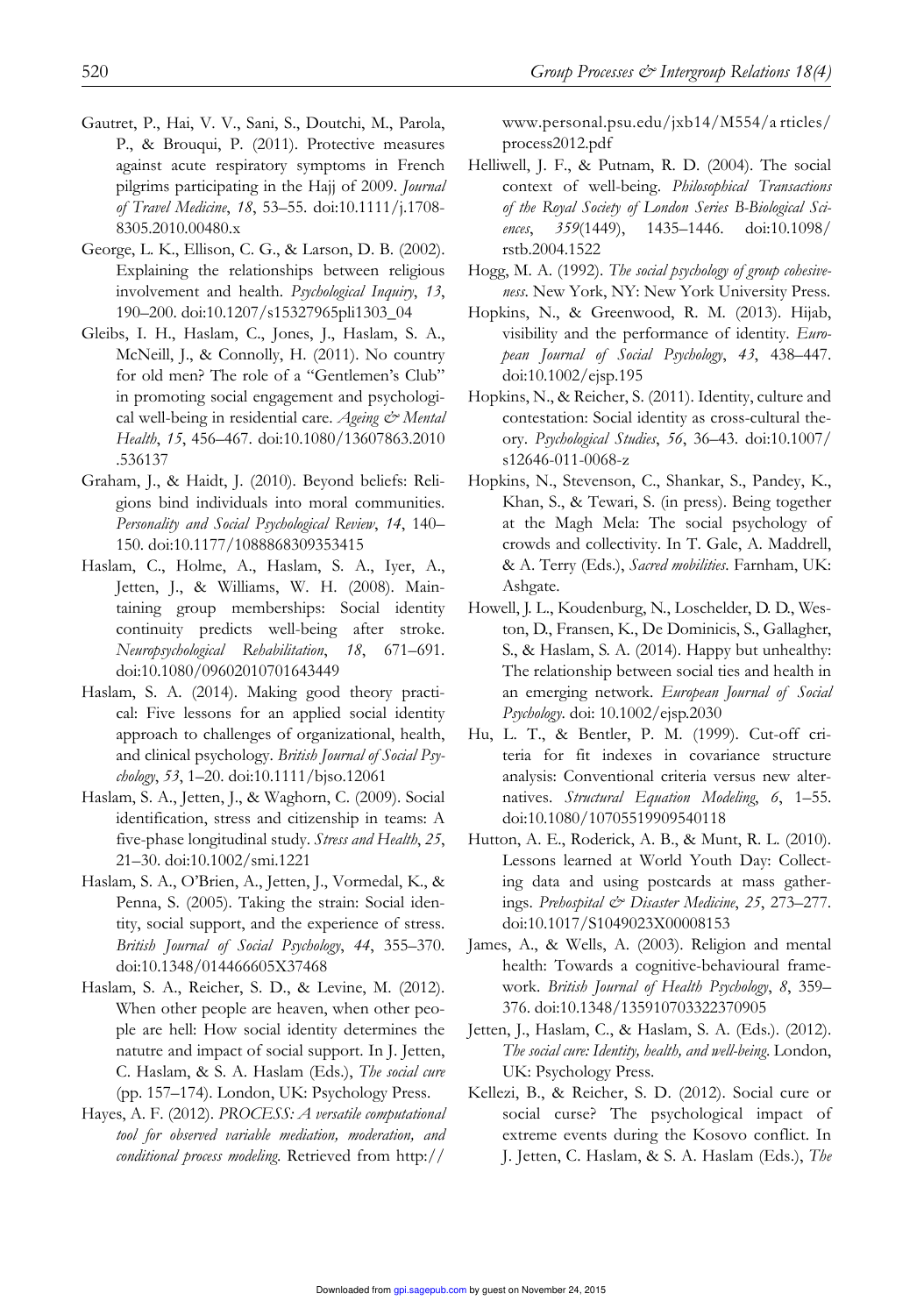*social cure* (pp. 217–234). London, UK: Psychology Press.

- Kenny, D. A., Kaniskan, B., & McCoach, D. B. (2013). *The performance of RMSEA in models with small degrees of freedom*. Unpublished manuscript, University of Connecticut.
- Khan, S. S., Hopkins, N., Tewari, S., Srinivasan, N., Reicher, S. D., & Ozakinci, G. (2014). Efficacy and well-being in rural north India: The role of social identification with a large-scale community identity. *European Journal of Social Psychology*. doi:10.1002/ejsp.2060
- Kirmayer, L. J., & Young, A. (1998). Culture and somatization: Clinical, epidemiological, and ethnographic perspectives. *Psychosomatic Medicine*, *60*, 420–430.
- Kline, R. B. (2005). *Principles and practice of structural equation modelling* (2nd ed.). New York, NY: Guilford.
- Levine, M., Prosser, A., Evans, D., & Reicher, S. (2005). Identity and emergency intervention: How social group membership and inclusiveness of group boundaries shape helping behaviour. *Personality & Social Psychology Bulletin*, *31*, 443–453. doi:10.1177/0146167204271651
- Lim, C., & Putnam, R. D. (2010). Religion, social networks and life satisfaction. *American Sociological Review*, *75*, 914–933. doi:10.1177/0003122410386686
- MacCallum, R. C., Browne, M. W., & Sugawara, H. M. (1996). Power analysis and determination of sample size for covariance structure modeling. *Psychological Methods*, *1*, 130–149.
- McArdle, J. J., & Epstein, D. (1987). Latent growth curves within developmental structural equation models. *Child Development*, *58*, 110–133.
- Messerschmidt, D. A., & Sharma, J. (1981). Hindu pilgrimage in the Nepal Himalayas. *Current Anthropology*, *22*, 571–572.
- Neville, F., & Reicher, S. D. (2011). The experience of collective participation: Shared identity, relatedness and emotionality. *Contemporary Social Science*, *6*, 377–396. doi:10.1080/21582041.2012.627277
- Pandey, K., Stevenson, C., Shankar, S., Hopkins, N., & Reicher, S. (2014). Cold comfort at the Magh Mela: Social identity processes and physical hardship. *British Journal of Social Psychology*. doi:10.1111/ bjso.12054
- Peterson, P., Park, N., & Sweeney, P. J. (2008). Group well-being: Morale from a positive psychology perspective. *Applied Psychology: An International Review*, *57*, 19–36. doi:10.1111/j.1464-0597.2008.00352.x
- Reicher, S., Spears, R., & Haslam, S. A. (2010). The social identity approach in social psychology. In M. S. Wetherell & C. T. Mohanty (Eds.), *Sage identities handbook* (pp. 45–62). London, UK: Sage.
- Ruback, R. B., Pandey, J., & Begum, H. A. (1997). Urban stressors in South Asia: Impact on male and female pedestrians in Delhi and Dhaka. *Journal of Cross-Cultural Psychology*, *28*, 23–43.
- Sani, F., Herrera, M., Wakefield, J. R. H., Boroch, O., & Gulyas, C. (2012). Comparing social contact and group identifications as predictors of mental health. *British Journal of Social Psychology*, *51*, 781–790. doi:10.1111/j.2044- 8309.2012.02101.x
- Schnittker, J., & Bacak, V. (2014). The increasing predictive validity of self-rated health. *PLoS ONE*, *9*, e84933. doi:10.1371/journal.pone.0084933
- Shankar, S., Stevenson, C., Pandey, K., Tewari, S., Hopkins, N., & Reicher, S. D. (2013). A calming cacophony: Social identity can shape the experience of loud noise. *Journal of Environmental Psychology*, *36*, 87–95. doi:10.1016/j. jenvp.2013.07.004
- Smith, K. P., & Christakis, N. A. (2008). Social networks and health. *Annual Review of Sociology*, *34*, 405–429. doi:10.1146/annurev.soc.34.040507.134601
- Steffen, R., Bouchama, A., Jonansson, A., Dvorak, J., Isla, N., Smallwood, C., & Memish, Z. A. (2012). Non-communicable health risks during mass gatherings. *The Lancet Infectious Diseases*, *12*, 142–149. doi:10.1016/s1473- 3099(11)70293-6
- Tam, J. S., Barbeschi, M., Shapovalova, N., Briand, S., & Memish, Z. A. (2012). Research agenda for mass gatherings: A call to action. *The Lancet Infectious Diseases*, *12*, 231–239. doi:10.1016/ S1473-3099(11)70353-X
- Tewari, S., Khan, S. S., Hopkins, N. P., Srinivasan, N., & Reicher, S. D. (2012). Participation in mass gatherings can benefit well-being: Longitudinal and control data from a North Indian Hindu pilgrimage event. *PLoS ONE*, *7*(10), e47291. doi:10.1371/journal.pone.0047291
- Turner, J. C., Hogg, M. A., Oakes, P. J., Reicher, S. D., & Wetherell, M. C. (1987). *Rediscovering the social group: A self-categorisation theory*. Oxford, UK: Basil Blackwell.
- Tyler, T. R., & Blader, S. L. (2000). *Cooperation in groups: Procedural justice, social identity, and behavioral engagement*. New York, NY: Psychology Press.